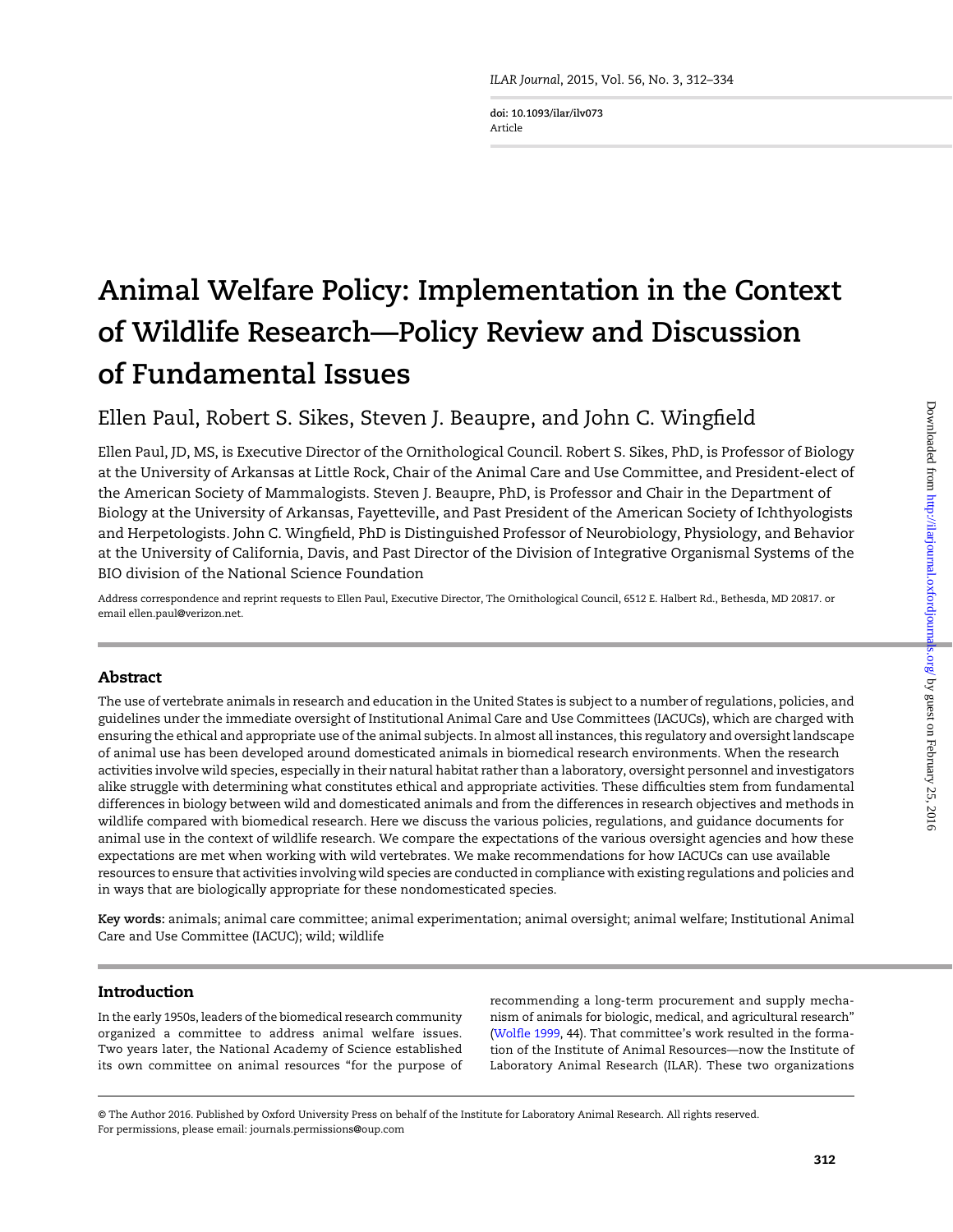then collaborated in writing the 1963 Guide for Laboratory Animal Facilities and Care, which was published by the US Department of Health Education and Welfare. The document later came to be called Guide for the Care and Use of Laboratory Animals (commonly referred to as the "ILAR Guide" or just "the Guide"). Then, and through seven revisions, there was no evidence that wildlife biologists were ever consulted, included on the committee of experts who revised the text, or included among the reviewers. Consequently, it is not surprising that the Guide never addressed wildlife biology until recent revisions, and then in a very cursory and broad manner ([Sikes](#page-22-0) [et al. 2012\)](#page-22-0). The Guide, which is the standard mandated by the 1986 Public Health Service (PHS) Policy, has little information relevant to wildlife research beyond general principles.

The National Science Foundation (NSF), which funds most federally supported wildlife research, recognized that there were no accepted humane policies pertaining to wildlife research and, therefore, Institutional Animal Care and Use Committees (IACUCs) had no biologically appropriate guidance for reviewing protocols for wildlife research [\(Orlans 1988](#page-22-0)). To address this situation, the NSF in 1986 urged the presidents of taxon-oriented scientific societies to develop guidelines for the appropriate handling of their taxa. Funding from the NSF facilitated these efforts [\(Orlans 1988](#page-22-0)), and taxon-based guidelines for mammals, birds, reptiles and amphibians, and fishes were published in 1987 and 1988. Each of these documents has been revised several times, and each revision has entailed rigorous peer review and accretion in the number of citations ([Sikes et al. 2012](#page-22-0)).

The National Science Foundation in 2013 gave formal recognition to these taxon-specific guidelines by way of a revision to the Grant Proposal Guide ([NSF 2014](#page-22-0)):

## Proposals Involving Vertebrate Animals

a. Any project proposing use of vertebrate animals for research or education shall comply with the Animal Welfare Act [7 U.S.C. 2131 et seq.] and the regulations promulgated thereunder by the Secretary of Agriculture [9 CFR 1.1-4.11] pertaining to the humane care, handling, and treatment of vertebrate animals held or used for research, teaching or other activities supported by Federal awards. In accordance with these requirements, proposed projects involving use of any vertebrate animal for research or education must be approved by the submitting organization's Institutional Animal Care and Use Committee (IACUC) before an award can be made. For this approval to be accepted by NSF, the organization must have a current Public Health Service (PHS) Approved Assurance.

In the case of research involving the study of wildlife in the field or in the lab, for the provision in the PHS Assurance for Institutional Commitment (Section II) that requires the organization to establish and maintain a program for activities involving animals in accordance with the Guide for the Care and Use of Laboratory Animals (Guide), the organization has established and will maintain a program for activities involving animals according to the Guide. The organization will follow recommendations specified in the Guide for details involving laboratory animals, and taxon-specific guidelines approved by the American Society of Ichthyologists and Herpetologists, the American Society of Mammalogists, and the Ornithological Council, as is appropriate for the taxon to be studied.

The taxon-based scientific organizations have engaged in substantial outreach to IACUCs, institutional officials, and researchers to make them aware of this change, have encouraged the use of taxon-specific guidelines, and have developed a model wildlife protocol (provided in full in [Supplementary](http://ilarjournal.oxfordjournals.org/lookup/suppl/doi:10.1093/ilar/ilv073/-/DC1) [Appendix C](http://ilarjournal.oxfordjournals.org/lookup/suppl/doi:10.1093/ilar/ilv073/-/DC1)). However, it is apparent that there is still uncertainty and confusion on the part of researchers and IACUC members about which policies and regulations apply to them, what those policies actually require, and how to apply available guidance in the context of wildlife research in the field and in the laboratory, where the species, individuals, and conditions differ greatly from those typical in biomedical research.

This document is intended to guide researchers and IACUCs by (1) providing the actual text of the relevant policies; (2) explaining how to determine which policies apply to a specific project; (3) attempting to "fill gaps" between policies and guidance written for biomedical research and the realities of wildlife biology, consistent with the "spirit of the law"; and (4) explaining what is required of researchers and oversight personnel when writing or reviewing protocols that include methods not addressed by or seemingly at odds with the relevant policies.

Every effort has been made by the authors, in consultation with the National Institutes of Health (NIH) Office of Laboratory Animal Welfare (OLAW) and the US Department of Agriculture (USDA) Animal and Plant Health Service Animal Care program, to express correct interpretations of federal policy within the context of the specific issues being discussed. However, in this highly nuanced field, readers are cautioned not to apply these interpretations out of context or to extend them outside the context of wildlife research. Readers are therefore advised to refer to source documents and engage in direct consultations with the federal agencies.

The differences between biomedical research and wildlife research are vast:

- Biomedical researchers use animals as model organisms to gain an understanding of specific diseases or conditions, generally for the benefit of humans. In contrast, the actual wild animals, their biology, behavior, and environment are the focus of wildlife research. These animals are typically studied for their own sake and not as models for other organisms, although in rare instances, particularly in the case of highly endangered species, one species may be studied as a surrogate for another. Even in these rare instances, however, the focus remains on the basic biology of wild taxa.
- Almost all biomedical research is performed in laboratory settings where investigators have complete control over the environment, number, gender, and even genetic traits of the animals studied. Wildlife research, on the other hand, usually takes place in the natural habitat of the animals being studied —an environment that can never be fully controlled and where conditions and resources typical of laboratory environments are absent. Even when wildlife are studied in captivity, the husbandry of wild animals differs substantially from that of domesticated species bred specifically for research.
- It is estimated that purpose-bred rats and mice comprise 85–95% of all animals used in biomedical research. By comparison, wildlife research can entail any of more than 60,000 species of vertebrates. Wildlife studies can be conducted in the field, in the laboratory, or in seminatural enclosures. They may require only observation of animals in the wild or they might involve capture and manipulation of individuals. The environmental conditions in field studies are dictated by nature and are not under the control of investigators except, to a limited extent, for minor or temporary manipulations.

As a consequence of these differences, application of regulations, policies, and standards written for biomedical studies to wildlife research is problematic at best. From basic principles to practical matters, the fundamental differences in wild versus domesticated animal systems will generally result in very different outcomes. So, for instance, the concept of replacing animals with less sentient taxa or with nonanimal models will rarely apply to wildlife studies. Occupational safety and health issues are more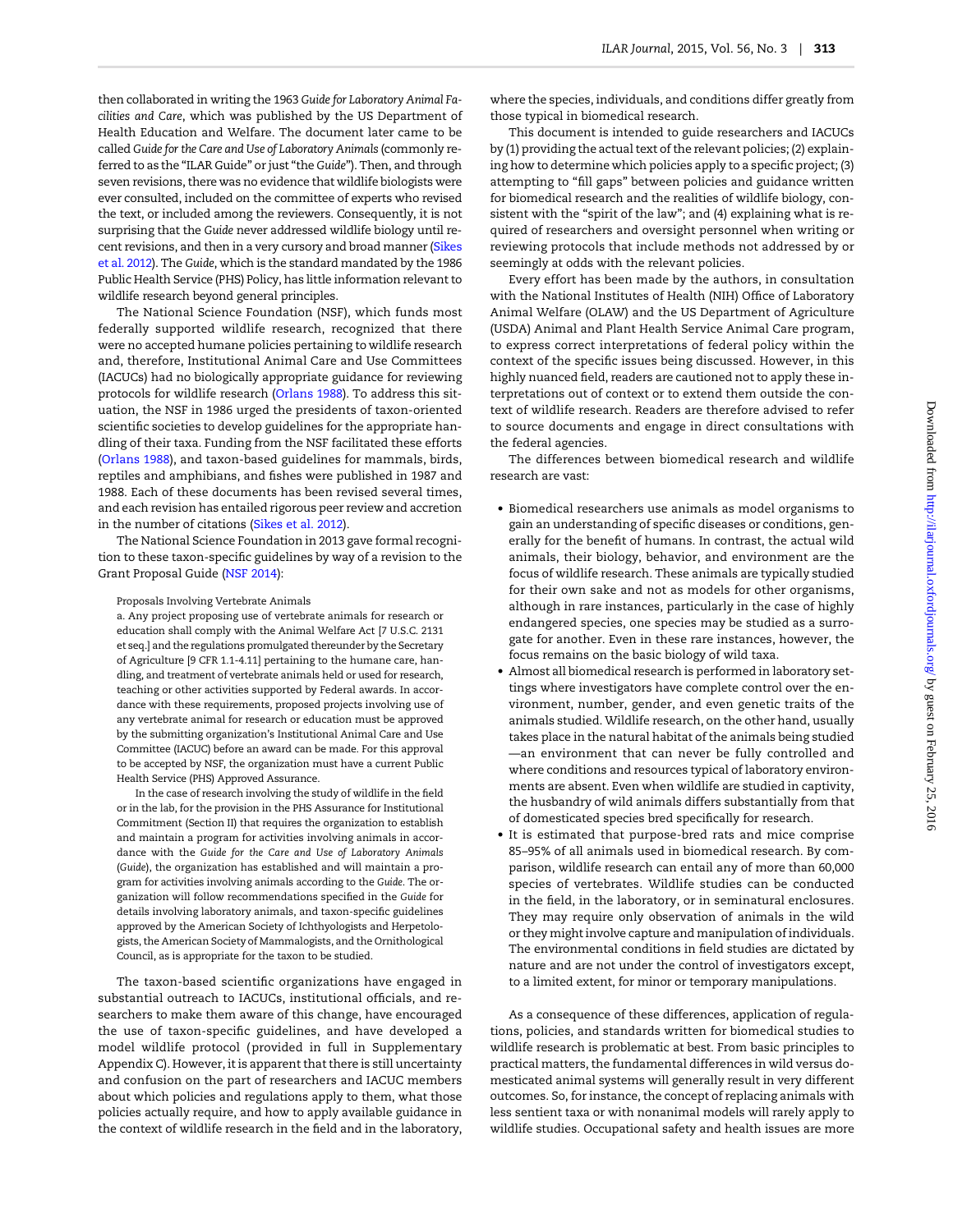varied and complex and require a different knowledge base. The role of the attending veterinarian is altered because veterinarians rarely accompany researchers to field sites, especially not on a routine basis to provide veterinary care.

This guidance addresses basic issues associated with protocol review, training, postapproval monitoring, and annual reporting. We address one specific methodological topic—euthanasia because it generates many questions, particularly in the light of the 2013 revisions to the American Veterinary Medical Association Guidelines for the Euthanasia of Animals ([AVMA 2013\)](#page-21-0). We also address Animal Welfare Act (AWA) implementation in the context of the study of wildlife by federal and state agencies.

It is our hope that this policy review and discussion, together with other resources listed in the [Supplementary Appendices A](http://ilarjournal.oxfordjournals.org/lookup/suppl/doi:10.1093/ilar/ilv073/-/DC1)–C, will make it possible for funding agencies, members of Institutional Animal Care and Use Committees, veterinary medical officers and inspectors of Animal and Plant Health Inspection Service (APHIS) Animal Care, members of the AAALAC International Council on Accreditation, institutional officials, and researchers to ensure that wildlife research is compliant with the relevant policies yet realistic given the conditions and limitations inherent in wildlife research.

## Methods and Sources

We begin with a review of the existing statutes, regulations, and policies to determine what, if anything, each authority states or implies for each question:

- AWA [7 U.S.C. 2131–2159] and AWA Regulations (9 CFR 1.1–3.142)
- Health Research Extension Act of 1985 [42 U.S.C. §289 (d)]
- PHS Policy [\(NIH-OLAW 2015b\)](#page-22-0)
- US Government Principles (USGP) for the Utilization and Care of Vertebrate Animals Used in Testing, Research, and Training [\(IRAC 1985\)](#page-22-0)
- Guide for the Care and Use of Laboratory Animals ("the Guide"); [\(NRC 2011\)](#page-22-0)

We use the abbreviation AWA to refer to both the statute and the implementing regulations but give the actual citation to the authority cited; in most cases, the regulations are more detailed than the statute, so most references are to the regulations. A citation to the CFR (Code of Federal Regulations) is a citation to the regulations. A citation to the USC (United States Code) is a citation to the statute.

We also made liberal use of information published on the OLAW website, including the OLAW frequently asked questions (FAQs) (NIH-OLAW 2015a). Note that in the FAQs, OLAW states:

OLAW develops and monitors, as well as exercises compliance oversight relative to the Public Health Service Policy on Humane Care and Use of Laboratory Animals (the "PHS Policy"). One of OLAW's primary functions is to advise awarding units and awardee institutions concerning the implementation of the PHS Policy. OLAW often provides this advice by responding to policy-related questions submitted by such units and institutions. The following FAQs provide guidance that represents OLAW's current thinking on these topics. This guidance is based on OLAW's experience with the subject matter and draws on best practices followed by the biomedical community regarding the use of research animals. Unless specific statutory or regulatory requirements are cited, the FAQs should be viewed as recommendations in that an institution may use an alternative approach if the approach satisfies the requirements of the PHS Policy.

We then provide analyses intended to guide the user in applying these regulations, policies, guidelines, and standards (all written for biomedical science) to wildlife research. We attempt to fill the many gaps left by the existing policies and guidance with:

- scientific knowledge derived from more than 100 years of published, peer-reviewed research;
- the peer-reviewed compendia of this research published by our scientific societies (Guidelines to the Use of Wild Birds in Research [Fair et al[. 2010\]](#page-21-0), Guidelines of the American Society of Mammalogists for the Use of Wild Mammals in Research [[Sikes](#page-22-0) et al[. 2011\]](#page-22-0), Guidelines for the Use of Live Amphibians and Reptiles in Field and Laboratory Research, [[Beaupre](#page-21-0) et al. 2004] and Guidelines for the Use of Fishes in Research [\[Use of Fishes in Research](#page-22-0) [Committee 2014](#page-22-0)]); and
- insights from extensive discussions with hundreds of highly experienced wildlife biologists and IACUC members.

Wherever possible, this guidance gives straightforward yes-or-no answers, but the reality is that, in most instances, uncertainty characterizes the implementation of animal welfare laws in the context of wildlife research.

## Abbreviations and Acronyms

AAALAC, AAALAC International AFS, American Fisheries Society APHIS, Animal and Plant Health Inspection Service ASIH, American Society of Ichthyologists and Herpetologists ASM, American Society of Mammalogists AVMA, American Veterinary Medical Association AVMA Guidelines, AVMA Guidelines for the Euthanasia of Animals (2013) AWA, Animal Welfare Act AZA, Association of Zoos and Aquariums CFR, Code of Federal Regulations CITI, Collaborative Institutional Training Initiative Guide ("the Guide"), Guide for the Care and Use of Laboratory Animals, published by the Institute for Laboratory Animal Research, National Research Council of the National Academies (8th ed, 2011) IACUC, Institutional Animal Care and Use Committee IATA, International Air Transport Association NIH, National Institutes of Health NSF, National Science Foundation OC, Ornithological Council OLAW, Office of Laboratory Animal Welfare PHS, Public Health Service USC, United States Code; USDA, US Department of Agriculture USGP, US Government Principles

# Glossary and Usage Guide

The definition and usage of key terms varies between agencies and policies. The usage of key terms in this document differs from policy in some cases; it is more reflective of the actual usage by wildlife biologists. For this reason, the authors provide both official definitions of key terms and explain usage in the discussion sections of this document. The usage is that of the authors and does not imply acceptance by any federal agency.

## Animal

## AWA

"Animal means any live or dead dog, cat, nonhuman primate, guinea pig, hamster, rabbit, or any other warm-blooded animal,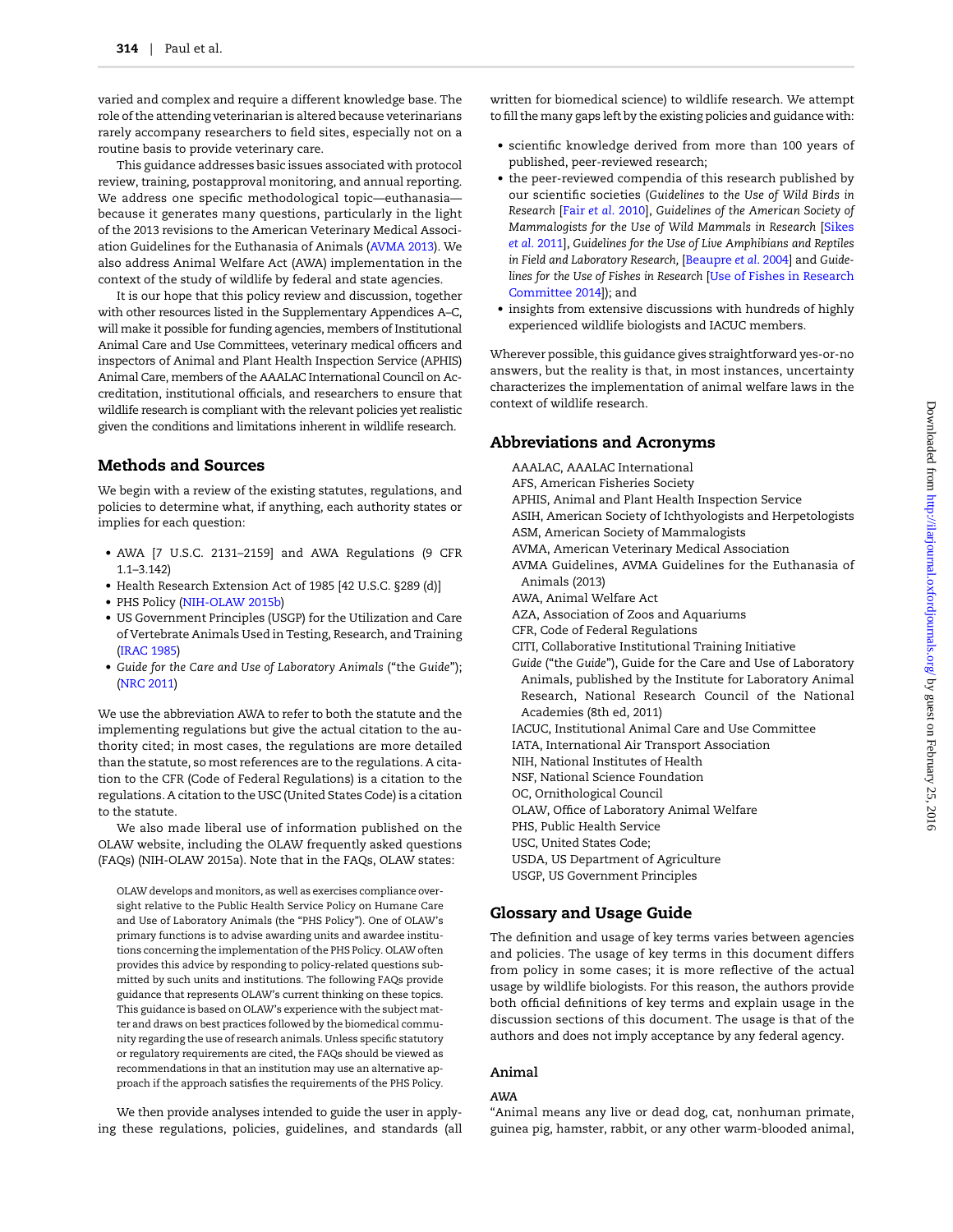which is being used, or is intended for use for research, teaching, testing, experimentation, or exhibition purposes, or as a pet. This term excludes birds, rats of the genus Rattus, and mice of the genus Mus, bred for use in research; horses not used for research purposes; and other farm animals, such as, but not limited to, livestock or poultry used or intended for use as food or fiber, or livestock or poultry used or intended for use for improving animal nutrition, breeding, management, or production efficiency, or for improving the quality of food or fiber. With respect to a dog, the term means all dogs, including those used for hunting, security, or breeding purposes" (9 CFR 1.1).

## PHS Policy

"Animal—Any live, vertebrate animal used or intended for use in research, research training, experimentation, or biological testing or for related purposes" [\(NIH-OLAW 2015b\)](#page-22-0).

## As Used in Discussion Herein

Animal is any live vertebrate animal used or intended for use in research, research training, experimentation, or biological testing or for related purposes. Following [Sikes and Paul \(2013,](#page-22-0) 15):

The term "use," as in animals "used" in research, is laden with connotations and values that differ greatly between biomedical and wildlife research. Rather than serving merely as a utilitarian model, wild animals are the focus and often the beneficiaries of wildlife research. Unfortunately, "use" as the verb is well-established in regulatory language and is found throughout documents familiar to IACUCs. Even the guidelines published by professional taxon-based societies have defaulted to this language, presumably to be consistent with the expectations of IACUCs and regulatory personnel. Prior concessions to common usage notwithstanding, throughout this article we will eschew the term "use" as a verb when speaking of non-biomedical research.

## Euthanasia

## $\triangle$ *MA*

"Euthanasia means the humane destruction of an animal accomplished by a method that produces rapid unconsciousness and subsequent death without evidence of pain or distress, or a method that utilizes anesthesia produced by an agent that causes painless loss of consciousness and subsequent death." (9 CFR 1.1).

#### PHS Policy

"Methods of euthanasia used will be consistent with the recommendations of the American Veterinary Medical Association (AVMA) Panel on Euthanasia, unless a deviation is justified for scientific reasons in writing by the investigator." ([NIH-OLAW 2015b\)](#page-22-0).

#### As Used in Discussion Herein

Euthanasia is a humane method of terminating life.

## Field Study

### AWA

"Field study means a study conducted on free-living wild animals in their natural habitat. However, this term excludes any study that involves an invasive procedure, harms, or materially alters the behavior of an animal under study" (9 CFR 1.1).

#### PHS Policy

PHS Policy does not provide a definition.

## As Used in Discussion Herein

The usage in the discussions is consistent with the AWA definition. See discussion for challenges in application of the AWA definition.

# Principal Investigator

## AWA

"Principal investigator means an employee of a research facility, or other person associated with a research facility, responsible for a proposal to conduct research and for the design and implementation of research involving animals" (9 CFR 1.1).

## PHS Policy

PHS Policy does not provide a definition.

## As Used in Discussion Herein

The usage in the discussions recognizes that the principal investigator (PI) is responsible for submission of the protocol and for oversight of all project staff, including compliance with the approved protocol. The discussions use the broader term "researcher" to include everyone who works on the study. In terms of methods, occupational safety, and all other aspects of the study, we do not differentiate among PIs, co-investigators, field or lab technicians, students, and volunteers.

## Study Area, Animal Facility, Study Site, Field Site

## AWA

"Study area means any building room, area, enclosure, or other containment outside of a core facility or centrally designated or managed area in which animals are housed for more than 12 hours" (9 CFR 1.1).

## PHS Policy

Animal Facility—Any and all buildings, rooms, areas, enclosures, or vehicles, including satellite facilities, used for animal confinement, transport, maintenance, breeding, or experiments inclusive of surgical manipulation. A satellite facility is any containment outside of a core facility or centrally designated or managed area in which animals are housed for more than 24 hours [\(NIH-OLAW 2015b](#page-22-0)).

#### As Used in Discussion Herein

The terms "study site" and "field site" describe a place where animals are studied; in the context of this guidance, study sites and field sites are generally located in the natural habitat of the animals and may be fixed or ephemeral. If animals are removed from their natural habitat, the study site would include both places where animals are housed and places where the actual research occurs.

## Thoracic Compression/Cardiac Compression

## AVMA Guidelines for the Euthanasia of Animals

The term used by the AVMA is thoracic (cardiopulmonary, cardiac) compression. It is not described or defined (AVMA 2013).

## As Used in Discussion Herein

Recent research (J Paul-Murphy, unpublished data) confirms that as to birds, the appropriate term is cardiac compression. Therefore, when used in this document, distinction is made as to birds by use of the term cardiac compression.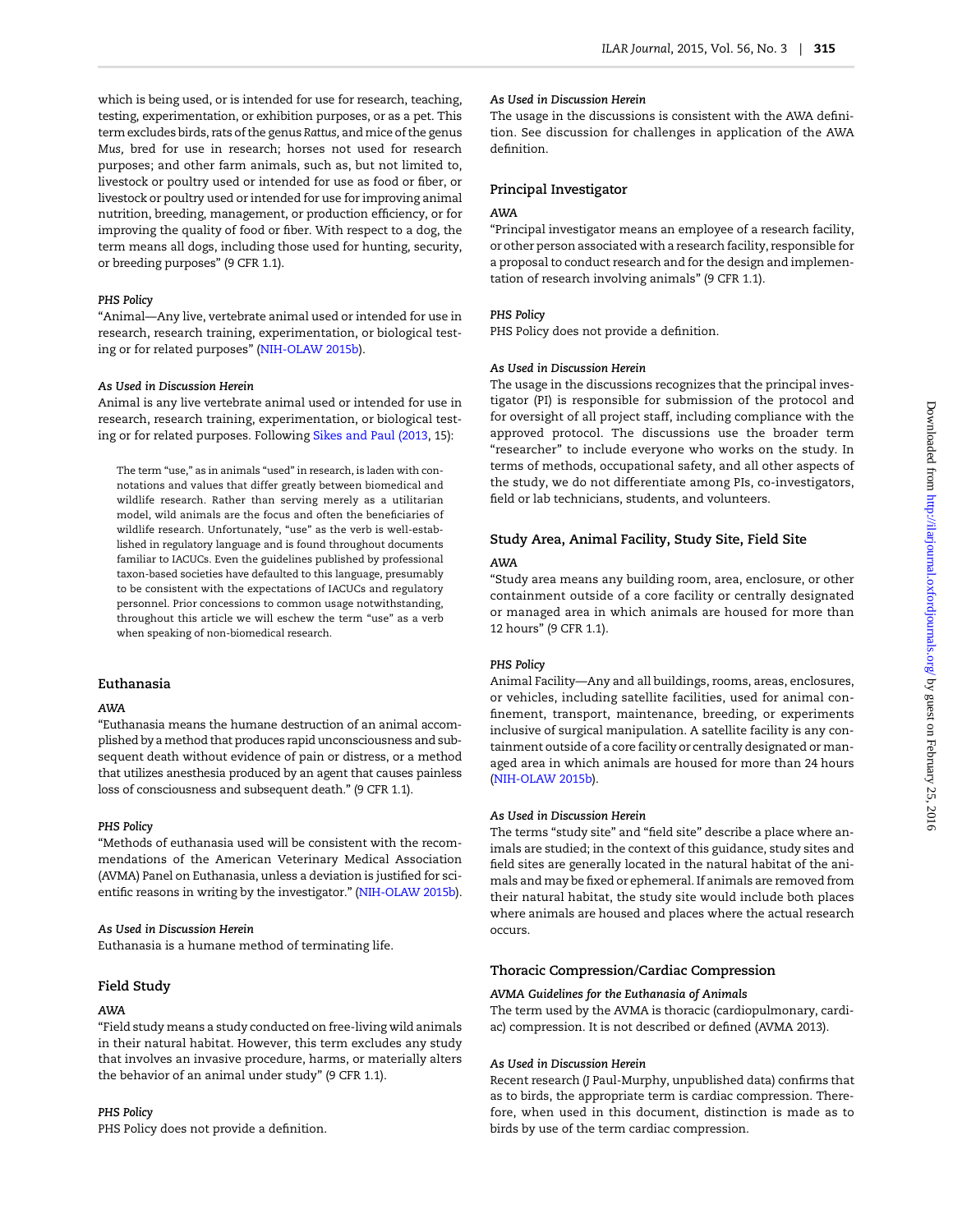# Which Policies Apply?

If an institution receives PHS funding, it must provide a written Animal Welfare Assurance (Assurance) acceptable to the PHS, setting forth compliance with PHS Policy. Both PHS Policy and the PHS Sample Assurance document expressly require that institutions establish and maintain a program for activities involving vertebrate animals according to the Guide for the Care and Use of Laboratory Animals [\(NRC 2011\)](#page-22-0) for all PHS-supported activities. Although other federal funding agencies adhere to the USGP [\(IRAC 1985](#page-22-0)), they have no formal programs for implementing the AWA as to extramural research (i.e., grants and contracts) and do not require Assurance documents from their grantees or contractors. For instance, the USDA's National Institute of Food and Agriculture Federal Assistance Policy Guide requires only IACUC approval.

The NSF has a similar requirement; the Grant Proposal Guide [\(NSF 2014\)](#page-22-0) states: " [P]roposed projects involving use of any vertebrate animal for research or education must be approved by the submitting organization's Institutional Animal Care and Use Committee (IACUC) before an award can be made. For this approval to be accepted by NSF, the organization must have a current Public Health Service (PHS) Approved Assurance."

However, the NSF Grant Proposal Guide [\(NSF 2014](#page-22-0)) has, since 2013, specified the use of the taxon-specific guides for the study of wildlife:

In the case of research involving the study of wildlife in the field or in the laboratory, for the provision in the PHS Assurance for Institutional Commitment (Section II) that requires the organization to establish and maintain a program for activities involving animals in accordance with the Guide for the Care and Use of Laboratory Animals (Guide), the organization has established and will maintain a program for activities involving animals according to the Guide. The organization will follow recommendations specified in the Guide for details involving laboratory animals, and taxon-specific guidelines approved by the American Society of Ichthyologists and Herpetologists, the American Society of Mammalogists, and the Ornithological Council, as is appropriate for the taxon to be studied.

Although a PHS Assurance is strictly required only for those projects supported by PHS funds, institutions have the option of altering the default language of the PHS sample assurance document so that the PHS Assurance covers all animal activities. When the PHS Assurance is written so as to include all research with vertebrate animals, then PHS policies and compliance with the Guide is expected for all activities.

The PHS FAQ A.1 [\(NIH-OLAW 2015a](#page-22-0)) states:

There are many valid reasons for institutions to perform program oversight institution-wide using uniform and consistent standards for animal care and use. Likewise, it is generally impractical to separate activities based on the source of funding. Institutions must implement the PHS Policy for all PHS supported activities involving animals, and must ensure that any standards that might not be consistent with PHS Policy do not affect or pose risks to PHS supported activities.

It is permissible for institutions to delineate animal areas that are programmatically and functionally separate and that do not support PHS animal activities such as a herd of beef cattle used for food production or a stable of riding horses. The Assurance should explicitly reflect the exclusion of any specific area or activity.

In August 2015, OLAW and the NSF entered into a Memorandum of Understanding (MOU) [\(NIH 2015\)](#page-22-0) (effective October 1, 2015) whereby OLAW would ensure compliance with the PHS Policy on Humane Care and Use of Laboratory Animals (PHS Policy) for all NSF grants and cooperative agreements involving research with live vertebrate animals.

Under this MOU, OLAW is to do the following:

- 1. Negotiate, review and approve Assurances in support of NSF grants, and cooperative agreements.
- 2. Distribute lists of approved Assurances on the OLAW website.
- 3. Advise and educate on implementation of the PHS Policy.
- 4. Provide guidance on interpretation of the PHS Policy.
- 5. Evaluate allegations of noncompliance with the PHS Policy.
- 6. Authorize waivers to the PHS Policy.
- 7. Conduct site visits to selected institutions.

In addition, at the request of NSF, OLAW will negotiate Assurances for NSF-affiliated institutions that do not receive direct PHS support for activities involving live vertebrate animals.

The authors have been assured by NSF officials that, this MOU notwithstanding, the terms of the NSF Grant Procedure Guide, which direct that the taxon-specific guidelines be followed for wildlife research, will be retained. It is not clear, as of this writing, how the NSF/OLAW MOU will address this apparent conflict.

Understanding the scope of applicability of an institution's Assurance is essential. Under PHS Policy [\(NIH-OLAW 2015b](#page-22-0)), all activities funded by the PHS must be conducted in a manner that is consistent with a single standard, the Guide for the Care and Use of Laboratory Animals ([NRC 2011](#page-22-0)). With the MOU between OLAW and the NSF ([NIH 2015\)](#page-22-0), Assurances will also cover these non-PHS-funded activities. If the Assurance is written so as to specify that PHS Policy applies only to PHS-funded research, wildlife researchers and their institutions who receive NSF and other non-PHS funding for wildlife research will also be able to comply with the NSF Grant Proposal Guide ([NSF 2014\)](#page-22-0), which specifies that the taxonomic guides are the appropriate standards for wildlife research.

On its face, the PHS FAQ urging the application of a single standard to all [covered] animal care and use seems reasonable and appropriate. However, there exists no single standard that is biologically suitable to all research involving all live vertebrates (and in fact, the policies themselves differ, with the AWA covering only warm-blooded animals). The reality is that the Guide says little about wildlife research in the field or in captivity. The section in the Guide about field investigations is less than a page in length and overlooks the fact that wild vertebrates are often studied in captivity. Although the Guide purports to be applicable to all live vertebrates, domesticated and wild, if it is applied without extensive additional considerations to wild animals, it might not result in the biologically appropriate—and therefore most humane—care. Some specific concerns about applicability of the Guide to wildlife research include cage cleaning regimens, frequency of required observations of animals (especially before they have adapted to captivity), social housing, and limitations on euthanasia to methods consistent with the 2013 AVMA Guidelines for the Euthanasia of Animals. Also of concern is a "must" (i.e., mandatory) requirement in the Guide that "[v]eterinarians providing clinical and/or Program oversight and support must have the experience, training, and expertise necessary to appropriately evaluate the health and wellbeing of the species used in the context of the animal use at the institution" [\(NRC 2011,](#page-22-0) 15). The authors estimate that there are no more than 425 wildlife veterinarians in the United States, so the pool of expertise to even approach the expectations of this mandatory requirement is limited.

There is no compelling reason why one standard should apply to all species in all study situations, especially when the biology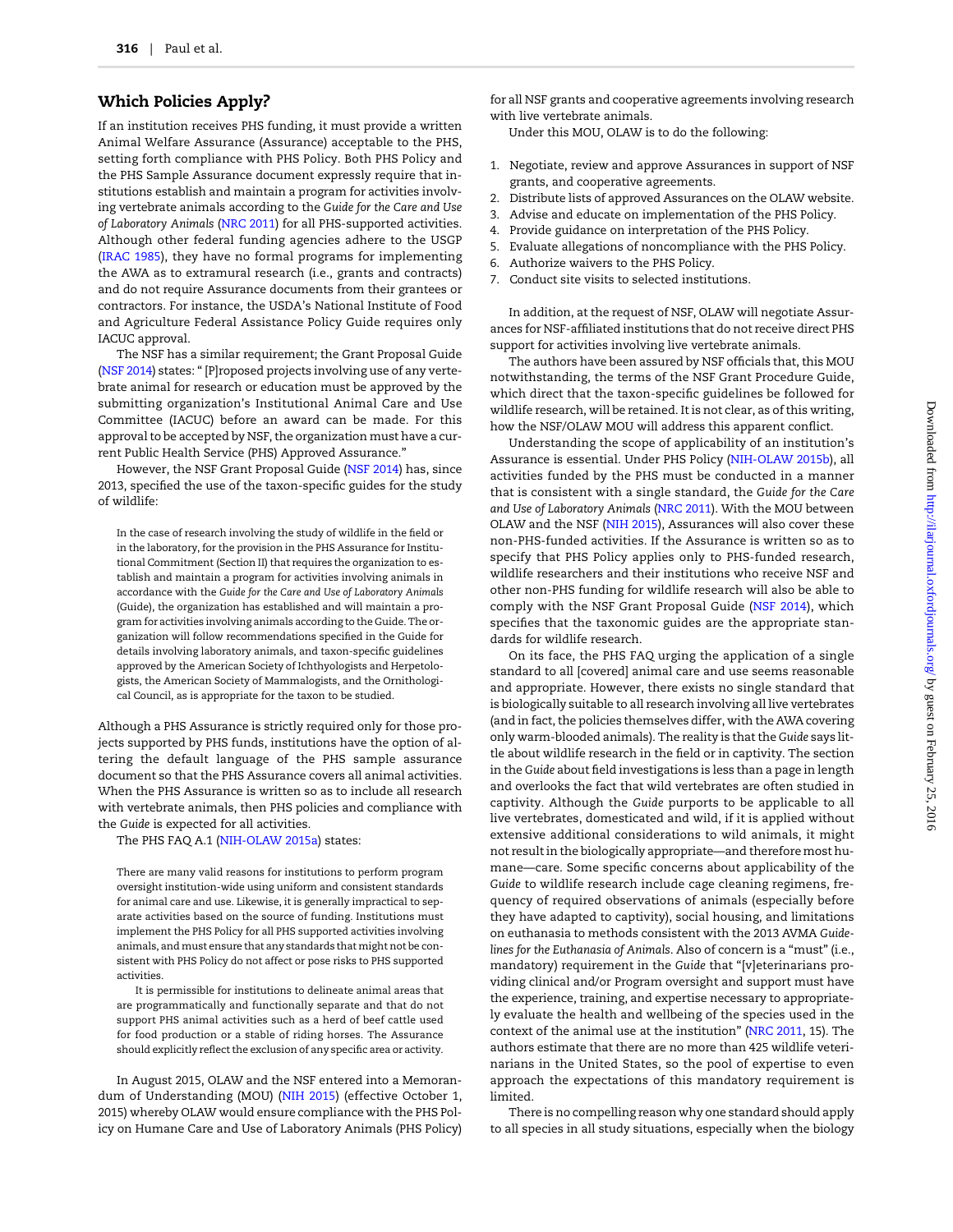and ethical considerations differ substantially between species and types of study. It is worth noting that AAALAC International currently recognizes three standards for accreditation purposes. In addition to the limitations of the Guide for wildlife research noted above, restricting PHS Policy to PHS-funded research has the added advantage of reducing regulatory burden by eliminating the necessity for reports to the institutional official or elsewhere when departures from the Guide are approved by the IACUC to meet the needs of wildlife activities. The authors reiterate that compliance with PHS Policy is an absolute requirement for all PHS-funded activities but, for the reasons outlined here, we recommend that Assurances be worded so as to delineate clearly between PHS-funded and non-PHS-funded research involving wildlife species.

# Do Federal Animal Welfare Policies Require Protocol Review for Wildlife Studies Conducted in the Field?

## AWA

The AWA regulations [9 CFR 2.31(d)] provide that field studies are exempt from IACUC protocol review. The definitions section of the regulation (9 CFR 1.1) defines field studies as those "conducted on free-living wild animals in their natural habitat. However, this term excludes any study that involves an invasive procedure, harms, or materially alters the behavior of an animal under study." Neither the statute nor the regulations define these key terms. APHIS provided a clarifying regulation (65 FR 6312, published February 9, 2000, effective March 10, 2000) that amended the definition of field study to make clear that any one of the three conditions would exclude the study from the field study exemption.

## PHS Policy

If the research is funded by the PHS or any of the other funding agencies that voluntarily adhere to PHS Policy or that have similar policies ([Supplementary Appendix A\)](http://ilarjournal.oxfordjournals.org/lookup/suppl/doi:10.1093/ilar/ilv073/-/DC1), all but purely observational studies or other activities that do not alter or influence the activity of the animals must be reviewed and approved. PHS Policy applies to " [a]ny live, vertebrate animal used or intended for use in research, research training, experimentation, or biological testing or for related purposes" ([NIH-OLAW 2015b](#page-22-0)). Although PHS Policy does not address field studies, the accompanying PHS FAQ A.6 [\(NIH-OLAW 2015a](#page-22-0)) states:

If the activities are PHS-supported and involve vertebrate animals, the IACUC is responsible for oversight in accord with PHS Policy. IA-CUCs must know where field studies will be located, what procedures will be involved, and be sufficiently familiar with the nature of the habitat to assess the potential impact on the animal subjects. If the activity alters or influences the activities of the animal(s) that are being studied, the activity must be reviewed and approved by the IACUC (e.g., capture and release, banding). If the activity does not alter or influence the activity of the animal(s), IACUC review and approval is not required (observational, photographs, collection of feces).

#### **USGP**

The USGP ([IRAC 1985\)](#page-22-0) was developed by an Interagency Research Animal Committee and is not regulatory in nature. However, the USGP was incorporated into PHS Policy in 1986 and applies "[w] henever US Government agencies develop requirements for testing, research, or training procedures involving the use of vertebrate animals" and "whenever these agencies actually perform or sponsor such procedures." Insofar as the USGP makes no distinction between field studies and research conducted in a laboratory, it should be assumed that the USGP applies to field studies.

## Discussion

Both the AWA regulations and PHS Policy are ambiguous. The AWA regulations lack definitions of the key terms "invasive procedure," "harm," and "materially alters behavior," so the interpretations by IACUCs of these terms regarding what constitutes a field study vary widely. Some IACUCs interpret the term "invasive procedure" to mean entry into a body cavity or organ and thus do not include peripheral blood sampling or blood sampling from the quick of a toenail, cloacal and tracheal swabs, or the insertion of a subcutaneous transponder chip.

The term "harm" is extremely broad and almost incapable of application in the absence of a definition. Many IACUCs make the reasonable interpretation that harm means inducing pain or distress—an approach that uses terms that, while not explicitly defined, are consistent with numerous examples given by the Office of Animal Care and Use of the National Institutes of Health in its Guidelines for Preparing USDA Annual Reports and Assigning USDA Pain & Distress Categories. The APHIS Animal Care Policy Manual [\(USDA 2015a](#page-22-0), 11.1) provides guidance as to the meaning of those terms: "A painful procedure is defined as any procedure that would reasonably be expected to cause more than slight or momentary pain or distress in a human being to which that procedure is applied, that is, pain in excess of that caused by injections or other minor procedures." This is the regulatory definition (9 CFR 1.1). However, the regulations do not define the term "distress." The examples given in that policy—food or water restriction or deprivation, noxious electrical shock or thermal stress, paralysis or immobility, forced exercise, and infectious or inflammatory disease models—are largely irrelevant in the context of wildlife research. In the absence of regulatory definitions, IACUCs are left to determine what constitutes harm in the context of wildlife research.

The term "materially alters behavior" is equally vague as to extent and duration and the nature of the outcome by which this condition might be assessed.

Although PHS Policy does not mention field studies, the accompanying FAQ states that the IACUC must know where field studies will be located, know what procedures will be involved, be sufficiently familiar with the nature of the habitat to assess the potential impact on the animal subjects, and review the protocol if the activity alters or influences the activities of the animal(s) that are being studied. However, these key terms are not defined. The examples given in the FAQs that accompany PHS Policy may lead IACUCs to conclude that observations, photographs, and collection of feces will not alter or influence behavior. Wild animals will virtually always be affected by the presence of unknown animals, including conspecifics, competitors, predators, and humans. Generally, the change in behavior is short-lived and has no consequence. The animals will spend more time being vigilant; during this time they will stop feeding, grooming, or undertaking other regular activities. They may hide. They might signal the presence of the intruder, which might alert predators to their location. Without definitions or descriptions, then, the terms used by PHS Policy could actually include virtually all activities involved in wildlife research. Certain activities would seem to be clearly exempt: the use of camera traps, collection of feces, fur samples collected from rubbing sites, and retrieval of molted feathers. Even in these cases, however, animal behavior can be influenced. For instance, rubbing sites are often scent-baited, and the presence of researchers in a bird breeding colony can cause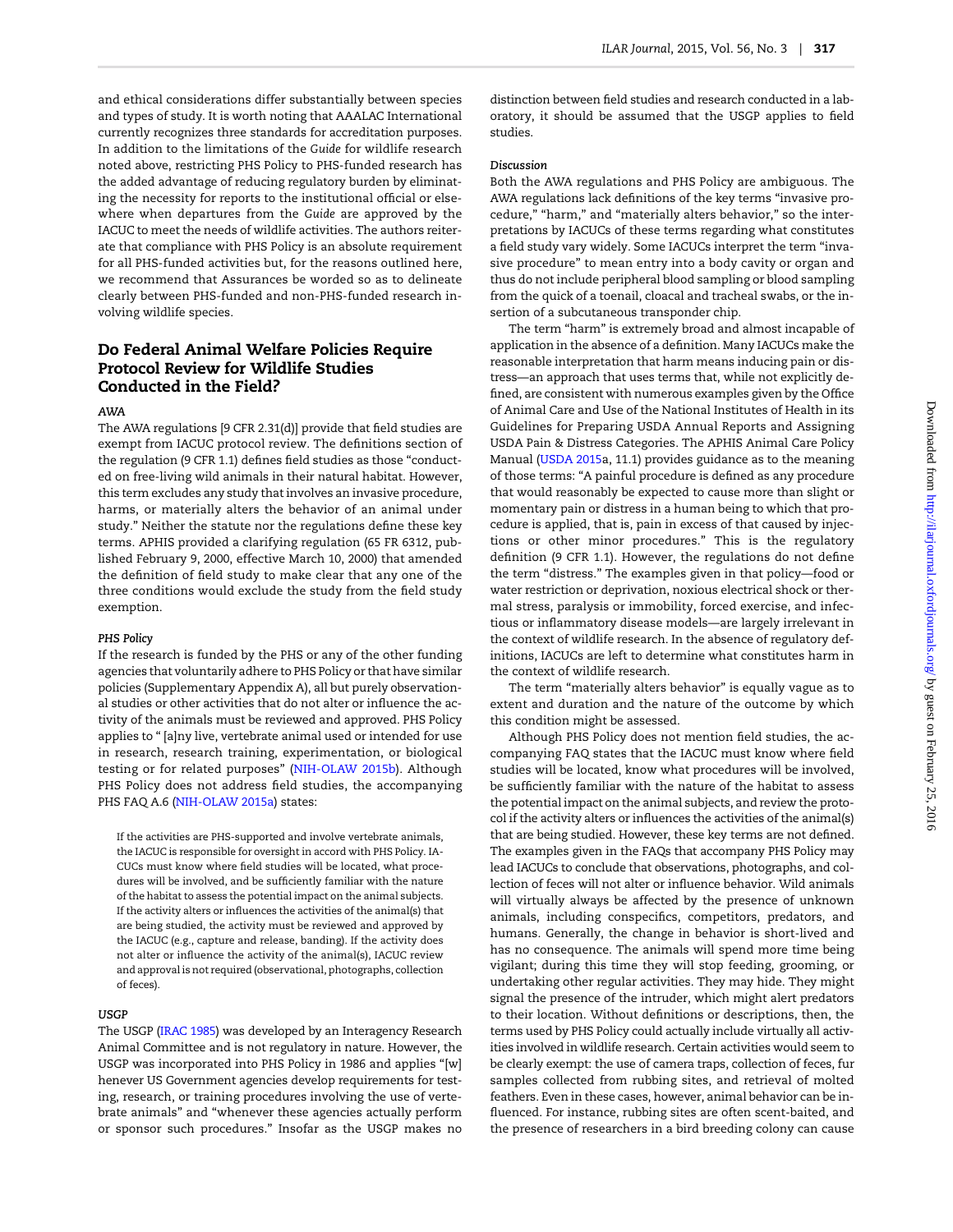adults to leave nests or cause nestlings to fledge prematurely. The key in any case would be the nature and duration of the change in behavior or the consequence of the change in behavior.

As to field studies, it is common practice to require the investigator to submit an abbreviated study proposal simply to allow the IACUC to determine if the work does, in fact, constitute a field study. If the IACUC determines that it does not meet the regulatory definition of a field study, the investigator is told that a formal protocol is required.

Note that under both the AWA regulations and PHS Policy, wildlife research conducted on captive animals is subject to IACUC review. (The PHS funding agencies are the following: Agency for Health Care Research and Quality, Agency for Toxic Substances and Disease Registry, Centers for Disease Control and Prevention, Food and Drug Administration, Health Resources and Services Administration, Indian Health Service, National Institutes of Health, and Substance Abuse and Mental Health Services Administration.)

## What Species Are Covered?

#### AWA

" [A]ny live or dead dog, cat, nonhuman primate, guinea pig, hamster, rabbit, or any other warmblooded animal, which is being used, or is intended for use for research, teaching, testing, experimentation, or exhibition purposes, or as a pet. This term excludes birds, rats of the genus Rattus, and mice of the genus Mus, bred for use in research; horses not used for research purposes; and other farm animals, such as, but not limited to, livestock or poultry used or intended for use as food or fiber, or livestock or poultry used or intended for use for improving animal nutrition, breeding, management, or production efficiency, or for improving the quality of food or fiber. With respect to a dog, the term means all dogs, including those used for hunting, security, or breeding purposes" (9 CFR 1.1).

#### PHS Policy

"Any live, vertebrate animal used or intended for use in research, research training, experimentation, or biological testing or for related purposes" ([NIH-OLAW 2015b\)](#page-22-0).

#### USGP

The USGP expressly applies to all vertebrate animals (whenever US government agencies develop requirements for testing, research, or research training procedures involving the use of vertebrate animals) [\(IRAC 1985\)](#page-22-0).

#### Discussion

If the work is funded by the PHS or any agency that has a regulation or policy that includes all live vertebrates, then all live vertebrates are covered [\(Supplementary Appendix A](http://ilarjournal.oxfordjournals.org/lookup/suppl/doi:10.1093/ilar/ilv073/-/DC1)). If the agency regulation or policy does not expressly include all live vertebrates, or refers to the AWA regulations, then all warm-blooded animals are covered except rats of the genus Rattus, mice of the genus Mus, and all birds if the specific animals used were bred for use in research. Farm animals used for research purposes are not covered if the studies are conducted for agricultural or animal husbandry purposes.

Note that with regard to rats, mice, and birds other than those purpose-bred for research, the Animal Care program of the USDA APHIS has prepared a draft regulation, but as of October 2015, the regulation has not been published for comment. In December 2011, APHIS Animal Care announced through a notice to stakeholders that the agency was committed to moving the rule to completion but had to determine how it would implement the regulation upon finalization, particularly those aspects pertaining to birds, and was trying to develop enforcement guidelines that would be feasible and in alignment with existing federal resources.

## Do We Need to Inspect Field Sites? If So, How?

A key regulatory requirement that presents difficulty with regard to wildlife research pertains to site inspection.

#### AWA

Regulations require that the IACUC " [i]nspect, at least once every 6 months, all of the research facility's animal facilities, including animal study areas, using title 9, chapter I, subchapter A-Animal Welfare, as a basis for evaluation; Provided, however, That animal areas containing free-living wild animals in their natural habitat need not be included in such inspection" [9 CFR 2.31(c)(1)].

Unless wildlife is brought into captivity for more than 12 hours, the places where individuals are held would not be considered study areas that must be inspected: "Study area means any building room, area, enclosure, or other containment outside of a core facility or centrally designated or managed area in which animals are housed for more than 12 hours" [9 CFR 2.31(c)(2)].

## PHS Policy

IACUCs are responsible for inspecting " at least once every 6 months all of the institution's animal facilities (including satellite facilities) using the Guide as a basis for evaluation." (PHS Policy IV.B.2; [NIH-OLAW 2015b\)](#page-22-0). An animal facility is defined as "[a]ny and all buildings, rooms, areas, enclosures, or vehicles, including satellite facilities, used for animal confinement, transport, maintenance, breeding, or experiments inclusive of surgical manipulation. A satellite facility is any containment outside of a core facility or centrally designated or managed area in which animals are housed for more than 24 hours" (PHS Policy III.B; [NIH-OLAW 2015b](#page-22-0)).

Institutions are responsible for oversight of all animal-related activities regardless of how long or where the activity occurs. Satellite facilities (defined by PHS Policy as a containment outside a core or centrally managed area in which animals are housed for more than 24 hours) and areas where any form of surgical manipulations (minor, major, survival, nonsurvival) are performed must be inspected at least once every 6 months by the IACUC as part of the semiannual evaluation (OLAW FAQ E.1; [NIH-OLAW 2015a](#page-22-0)).

OLAW FAQ E.4 [\(NIH-OLAW 2015a](#page-22-0)) states:

While semiannual IACUC inspections of field study sites are not required and in many circumstances are impractical, IACUCs should be apprised of the circumstances under which studies are conducted so that they can consider risks to personnel and impact on study subjects. This may be partially accomplished by written descriptions, photographs, or videos that document specified aspects of the study site. The IACUC should also ensure that appropriate permits are in place. USDA animal welfare regulations exempt areas containing free-living wild animals in their natural habitat from inspection [See 9 CFR, Part 2, Section 2.31(c)(2)].

## **USGP**

The USGP is silent as to inspection of study areas.

#### Discussion

Under the AWA regulations, field sites need not be visited unless animals are held for more than 12 hours. Even where animals are held for more than 12 hours at a field site, an inspection might serve no useful purpose. Many field sites are temporary; the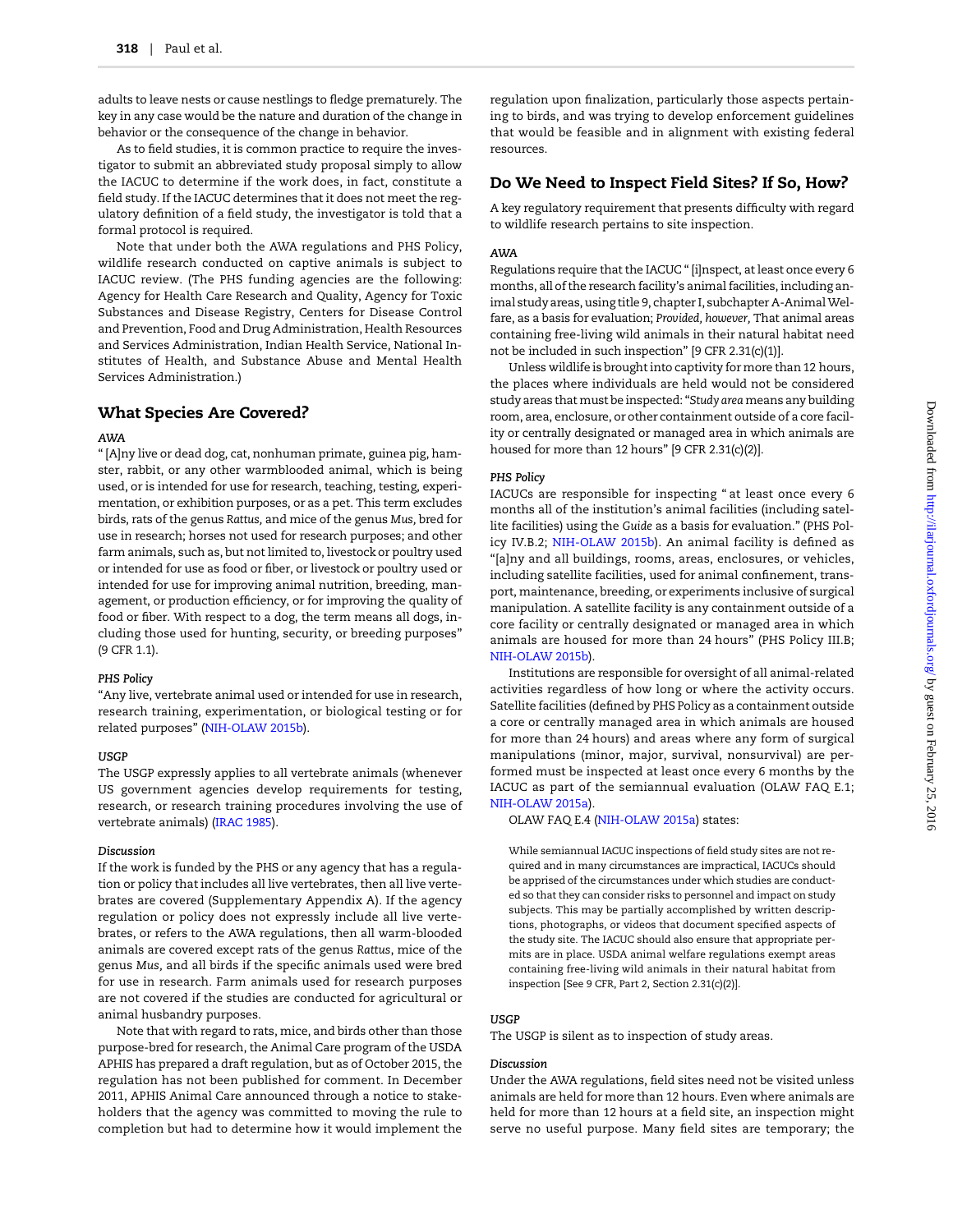field site might simply be a source location where animals are being collected before transport back to an animal care facility or where an animal is being held for 12 hours or more as a planned part of the research or as a consequence of unforeseen circumstances, such as the need to allow recovery from a minor injury. In any case, the animal might very well be released shortly after the 12-hour holding period or well before any inspection is scheduled. It may not be useful to inspect study areas where no animals are being held. IACUC members or the institutional official are likely to see nothing more than a natural setting and find nothing to inspect. If the holding area is sufficiently close to the institution, it may be advisable to schedule an inspection at the time the protocol is approved, asking the researcher to notify the IACUC when animals will be held at the study area.

Under PHS Policy, biannual inspections are required if animals are housed for more than 24 hours or if any surgical manipulations are performed. Because animals are sometimes held for more than 24 hours and because surgeries are conducted in the field, this policy would require biannual inspections of such sites. However, compliance with this requirement is challenging, and, indeed, the OLAW FAQ section E.4 ([NIH-OLAW 2015a](#page-22-0)) states that it is not required and may not be practical. The FAQ offers alternatives: it may be sufficient to include the holding protocols (description of holding device, including size, structure, materials, location, provisions for food and water, protection from predators, monitoring, provision for aseptic measures and the preparation of a sterile field for surgery, and, where appropriate, researcher safety) and to request photographs or video of the device and, where possible, of the animal in the holding device. In actual field settings, it might be prohibitively cumbersome to take photographs or video during procedures. Photo documentation also requires additional personnel. Of greater concern is the fact that taking photos or video may extend the duration of the procedure or distract personnel whose focus should be on the animal. Further, taking a video of procedures goes beyond what site inspection is intended to accomplish. Site inspection is intended to cover the site itself, not the research activities. A video of research activities similarly exceeds AWA requirements. Physical inspection of the field site itself serves no purpose in that field sites are usually ephemeral and there is rarely a structure of any kind to be inspected. Even if a structure is present, an inspection may not be informative unless animals are actually present during the inspection. Further, the limitations imposed by field conditions make it virtually impossible to erect and maintain a structure that would meet the standards required of a laboratory research site or animal holding facility used to house lab animals. For instance, a tent will not have climate and humidity control, and there will be no running water. Further, with the exception of standards for the maintenance of aseptic conditions in surgery, there are no standards by which to assess field sites.

# What Standards Are Appropriate to Assess Housing and Husbandry for Wildlife Maintained in Captivity?

#### **AWA**

The AWA regulations comprise specific standards for the housing (including sanitation and pest control), feeding, watering, exercise, and transportation of dogs, cats, guinea pigs, hamsters, rabbits, nonhuman primates, marine mammals, and other warm-blooded (9 CFR 3.1–3.142). At the present time there are no specific regulatory standards for wildlife, including birds. Part 3 Standards-Subpart F, which covers warm-blooded species other than dogs, cats, rabbits, hamsters, guinea pigs, nonhuman primates and marine mammals, is written very generally and should be reviewed by the IACUC and the PI. As to bird-specific regulations, the USDA Animal Care program in 2004 published an advance notice of public rulemaking, asking for "comments from the public to help determine how we should regulate the care and use of those animals." In late 2011, a status announcement from Animal Care stated that Animal Care has initiated some revisions to the draft document that will extend the time it takes to publish a proposed rule in the Federal Register. The program is currently in the process of clarifying how to implement the regulation upon finalization, particularly those aspects pertaining to birds. Animal Care is committed to moving this regulation forward, but only with enforcement guidelines that are feasible and in alignment with existing federal resources. No further developments have occurred that have been shared with the public.

## PHS Policy

The IACUC must inspect all animal facilities, including satellite facilities, at least once every 6 months (PHS Policy IV.B.2; [NIH-OLAW 2015b\)](#page-22-0). The Guide ([NRC 2011](#page-22-0)) is the official reference standard for facilities under PHS Policy.

## USGP

Principle VII [\(IRAC 1985](#page-22-0)) states:

The living conditions of animals should be appropriate for their species and contribute to their health and comfort. Normally, the housing, feeding, and care of all animals used for biomedical purposes must be directed by a veterinarian or other scientist trained and experienced in the proper care, handling, and use of the species being maintained or studied. In any case, veterinary care shall be provided as indicated.

The Guide is quite detailed as to environment, housing, and management but is focused on domesticated species.

#### Discussion

Housing and management standards generally apply only to wildlife when studied in captivity. In the wild, animals are sometimes held for a brief time for processing under the experimental protocol or on the rare occasion where a minor injury occurs during capture and handling that necessitates first-aid measures. Because it can be difficult to obtain and provide suitable food items (with the exception of frugivores, herbivores, or granivores) and because there is stress associated with initial captivity, unless the animal's mobility has been affected, it might be preferable to administer such first-aid as is appropriate, observe the animal for a short while, and then release it. In such cases, some aspects of captive management might foster the animal's well-being if available equipment and conditions permit.

In the context of captive wildlife studies, some aspects of the Guide and the AWA regulations (in particular subpart F of part 3, which contains standards for animal health and husbandry, facilities and operating, and transportation for warm-blooded animals other than dogs, cats, rabbits, hamsters, guinea pigs, nonhuman primates, and marine mammals) may warrant consideration. These would include issues such as the maintenance of photoperiod, temperature, and humidity appropriate to the species, as well as ventilation and air quality, noise and vibration, recordkeeping, emergency planning, pest control, and waste disposal. Application, of course, can be challenging. For instance, any wildlife species experiences a wide range of temperature and humidity conditions, particularly across seasons. Further, in an outdoor facility, controlling temperature and humidity can be challenging. Veterinary examination and quarantine are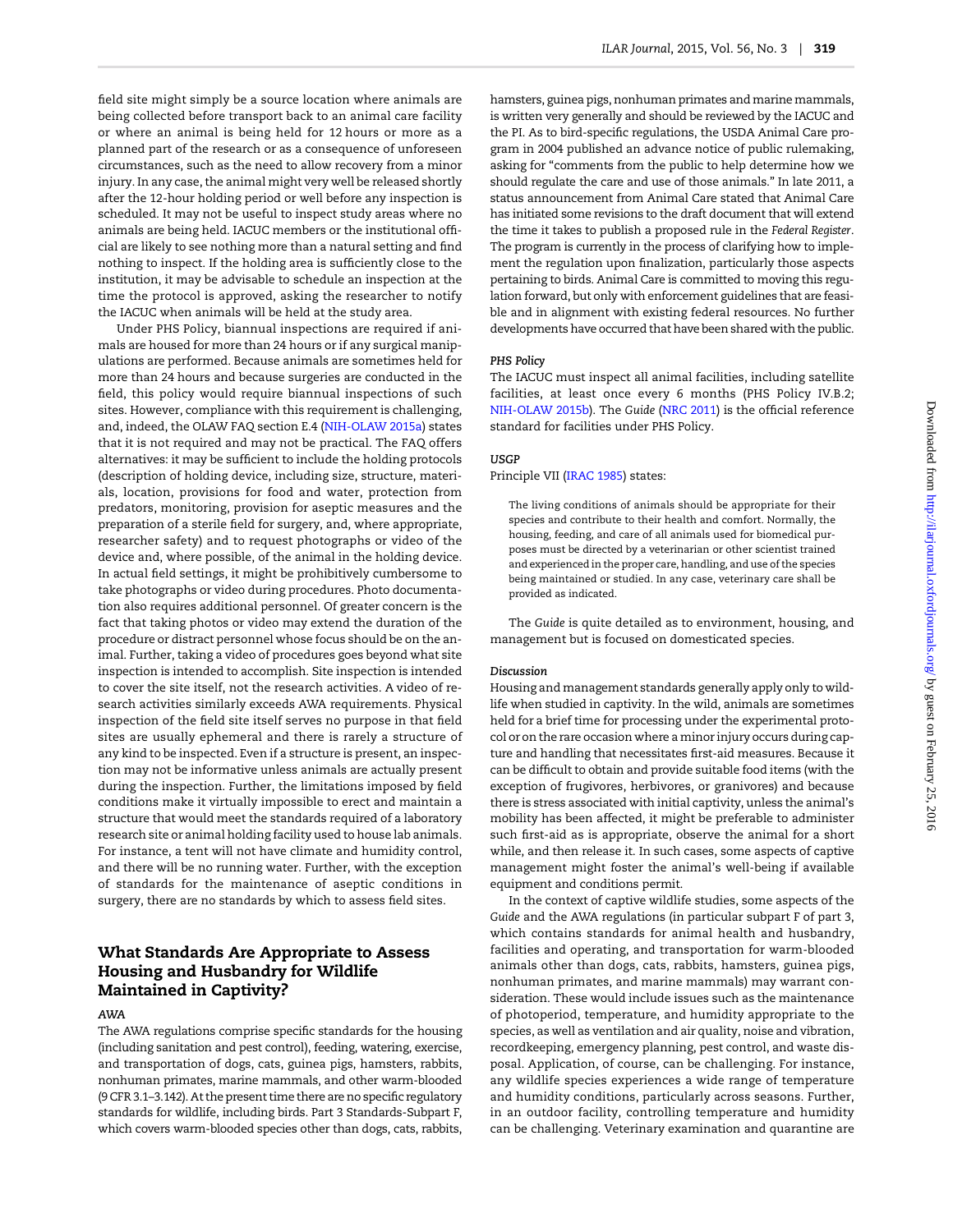particular concerns, as is a period of habituation to captivity. It is usually best to refrain from handling and examination while the animal is adjusting to captivity, save for necessary veterinary testing and care and quarantine procedures for eliminating pathogens and parasites. Replicating the social structure for a particular species is challenging in that the introduction of new individuals can be perilous. The animals in the established group may keep a new individual from feeding or may attack or even kill the newcomer. However, individuals of social species might also be stressed when housed alone. Devising ways to introduce newcomers to existing groups without risking the wellbeing of all may require that social animals be housed alone or with limited contact for a period of time. Conversely, it may be necessary to exceed what would be considered optimal densities to accommodate appropriate social groups. Even basic cleaning and sanitation schedules that would be standard procedure in the context of biomedical research might not be appropriate for wildlife. Animals accustomed to refuges will often create burrows in substrate. Removing substrate removes the burrows and creates stress for the animals until they can create new burrows. Olfactory cues are a fundamental component of the natural environment of most mammals, and husbandry practices should incorporate the maintenance of familiar scents to maximize animal comfort. Individuals frequently scent-mark to establish possession and boundaries of a territory. Regular changing of bedding and washing of the cage and associated equipment eliminates normal scent cues and places captive individuals in a novel and potentially stressful environment. Investigators can reduce stress that accompanies cleaning by changing bedding and cage equipment on a less-frequent cycle than typically used for captive-bred animals. It may be best to leave a portion of the soiled bedding so as to maintain the olfactory cues. Moreover, wild animals will be more sensitive to the disturbance associated with cage-cleaning and human interactions than domesticated species.

The IACUC should rely on the physical status and behavior of the animals to determine if the housing and care are appropriate. Absence of injuries, illnesses, deaths, sustained weight loss, and stereotypical behaviors may be the only way to determine if the care is suitable for the species and for the individuals. The IACUC members assessing facilities for wildlife should consult with wildlife biologists who have successfully kept the same or similar species in captivity or who have the expertise to evaluate the housing and care provided to the animals.

Zoos and aquariums have extensive experience keeping wild animals in captivity, both on exhibit and off exhibit for breeding and research purposes. The American Zoo and Aquarium Association's members have developed Animal Care Manuals that address diet, housing, temperature, humidity, lighting, social environment, and enrichment for a number of taxa. For species not covered by these manuals, consultation with Association of Zoos and Aquariums (AZA) members and the members of the American Association of Zookeepers will likely yield valuable information. The AZA publishes a journal entitled Zoo Biology, which includes papers on husbandry, nutrition, and behavior. A new journal entitled the Journal of Zoo and Aquarium Research covers (inter alia) evidencebased husbandry for living collections with the aim of applying the best available evidence gained from the scientific method.

The AWA largely overlooks the subject of enrichment. PHS Policy does not address enrichment directly but requires PHSassured institutions to base their programs of animal care and use on the Guide ([NRC 2011\)](#page-22-0), which addresses the subject of environmental enrichment. Guidelines to the Use of Wild Birds in Re-search [\(Fair et al. 2010](#page-21-0)) suggests that, although the practice may

be more important for some taxa than for others (e.g., for the Psittaciformes and the Corvidae), it is still important to provide opportunities for natural behaviors such as exercise, foraging, or social interaction to provide new challenges that engage birds cognitively, relieve "boredom," and offset the development of abnormal repetitive behaviors [\(Meehan et al. 2003\)](#page-22-0). Appropriate enrichment techniques will require an understanding of the animal's natural behavior. Some birds bathe only when it rains, and others will use any small puddle of water. Providing rainlike bathing opportunities will make cage sanitation more difficult, but the absence of bathing opportunities may preclude proper grooming. The appropriate substrate for mammals is often a key element in maintaining their pelage through opportunities for sand bathing to eliminate excess oils. Enrichment might be as simple as providing opportunities to forage for food by catching food throughout the enclosure.

# Is the IACUC Required to Review the Manner of Transport of Wild Animals?

#### AWA

"Transporting vehicle means any truck, car, trailer, airplane, ship, or railroad car used for transporting animals (9 CFR 1.1). Research facility means any school (except an elementary or secondary school), institution, organization, or person that . . . transports live animals in commerce." The regulations establish transportation standards for dogs, cats, guinea pigs, hamsters, rabbits, nonhuman primates, marine mammals, and other warm-blooded animals, except for birds (9 CFR Subpart 3).

## PHS Policy

PHS Policy contains no specific reference to transportation as a component of IACUC review. PHS Policy incorporates guidance regarding transportation of animals of USGP and Guide by reference.

OLAW FAQ A.6 [\(NIH-OLAW 2015a\)](#page-22-0), which pertains to research conducted in the field, states, "When capture, handling, confinement, transportation, anesthesia, euthanasia, or invasive procedures are involved, the IACUC must ensure that proposed studies are in accord with the Guide (page 32)."

US Fish and Wildlife Service regulations implementing the 1981 amendments to the Lacey Act [18 USC 42(c)] detail the manner in which live birds and mammals imported into the United States must be handled while in transit (50 CFR 14.101–14.172g). These regulations are essentially a distillation of the much more detailed international standards established by the International Air Travel Association (IATA) in 1993. Those shipping live animals by air should obtain and follow the most recent edition ([IATA](#page-22-0) [2016\)](#page-22-0).

## **USGP**

Principle I ([IRAC 1985](#page-22-0)) states, "The transportation, care, and use of animals should be in accordance with the Animal Welfare Act (7 U.S.C. 2131 et. seq.) and other applicable Federal laws, guidelines, and policies."

## The Guide

With regard to wildlife, the Guide ([NRC 2011](#page-22-0)) suggests that veterinary input may be needed for projects involving transportation (p. 32) and states, "For wildlife, transportation may occur between the capture site and field holding facilities (p. 107)." Apart from a discussion of regulatory standards and species conservation laws that restrict international movement of some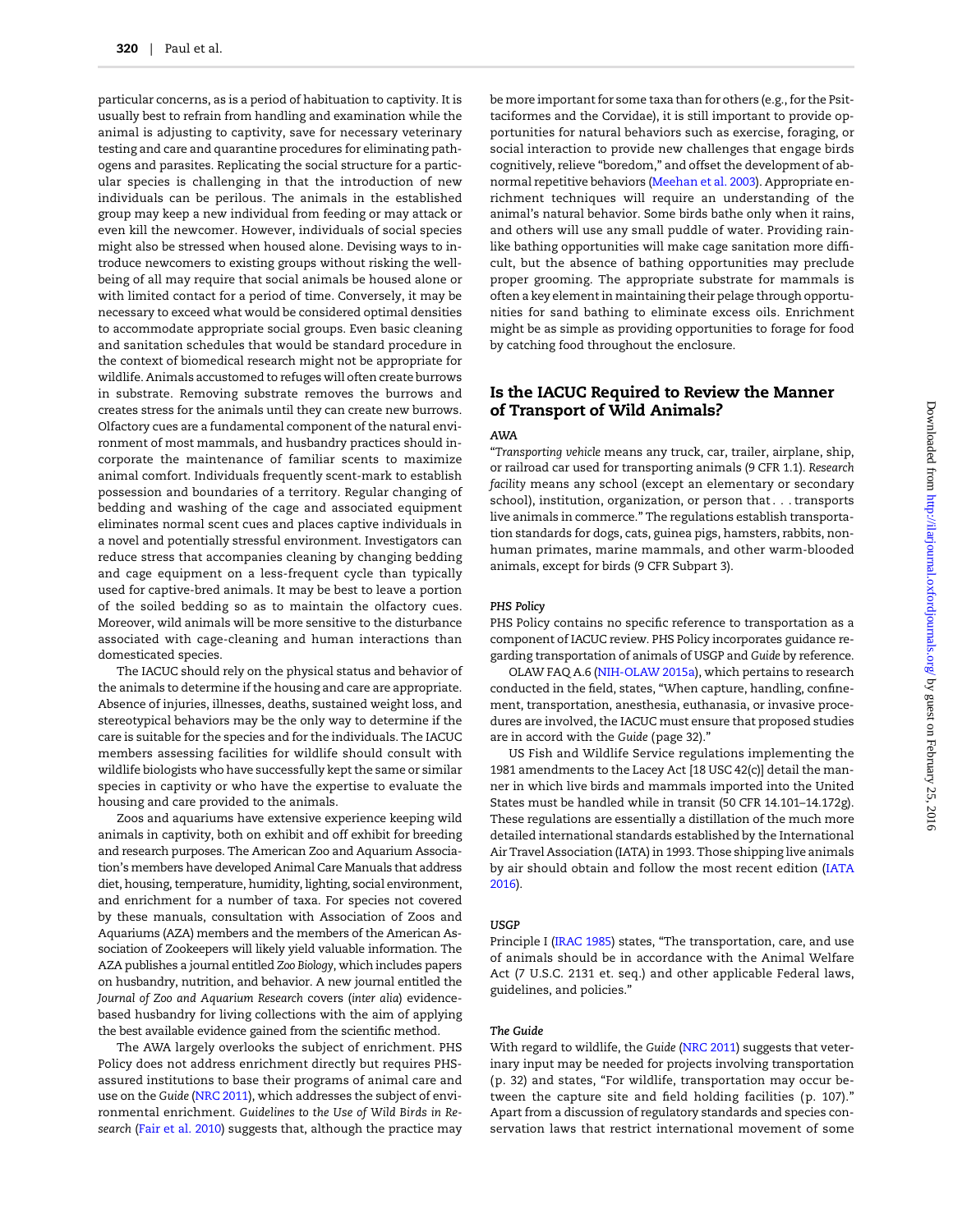## Discussion

Note that caution should be used when relying on the Guide for information about regulatory standards and species conservation laws that restrict international movement of some wildlife. The Guide (p. 107) contains several inaccurate or incomplete statements on this subject. For instance, it makes mention only of CITES and fails to include the Wild Bird Conservation Act, the Migratory Bird Treaty Act, the Endangered Species Act, the Marine Mammal Protection Act, and the Lacey Act, each of which also restricts international movement of some wildlife. Other text (p. 107) states that the Centers for Disease Control and Prevention and USDA enforce regulations to prevent the introduction, transmission, or spread of communicable diseases and regulate the importation of any animal or animal product capable of carrying a zoonotic disease. In fact, APHIS regulates importation (by permit) only if there is a potential for introduction of a pathogen that can affect agriculture and that does not already occur in the United States as of October 2015. This includes exotic Newcastle disease and highly pathogenic avian influenza (all birds or bird parts); eight species of fish that are susceptible to spring viremia of carp; and foot-and-mouth disease, rinderpest, classical swine fever, swine vesicular disease, African swine fever, and African horse sickness (ruminants, equids, sheep, swine, elephants, rhinos, hippos, and tapirs). The Centers for Disease Control and Prevention regulates the import of dogs, cats, bats, turtles (if the carapace is less than four inches in length), civets, African rodents, and nonhuman primates.

The AWA regulation that details the obligations of the IACUC in terms of protocol review does not specifically mention transport, but if the protocol entails moving the animals in the manner described by the regulation (truck, car, trailer, airplane, ship, or railroad car), then it should be part of the protocol and therefore reviewed. Standards for regulated species exist in part 3 of the AWA regulation. OLAW FAQ D.17 ([NIH-OLAW 2015a](#page-22-0)) is clear on this point. Consultation with a veterinarian familiar with the particular species, or similar species, may indeed be valuable. If chemical restraint or sedation is to be used during transport, veterinary input is essential, particularly if the researcher does not have extensive experience with the species and the pharmaceuticals used.

# How to Assess Projects Involving Wildlife

## Weighing Objectives of the Study Against Potential Animal Welfare Concerns

#### AWA

There is no express requirement in the AWA or its implementing regulations that the IACUC weigh the potential harm (to the study animals) versus the potential benefit of the study.

## PHS Policy

There is no express requirement in PHS Policy that the IACUC weigh the potential harm (to the study animals) versus the potential benefit of the study. However, PHS Policy endorses the USGP ([IRAC 1985\)](#page-22-0), which states, "Procedures involving animals should be designed and performed with due consideration of their relevance to human or animal health, the advancement of knowledge, or the good of society."

In addition, OLAW FAQ D.12 [\(NIH-OLAW 2015a\)](#page-22-0) touches on a related issue: Is the IACUC responsible for judging the scientific merit of proposals?

Although not intended to conduct peer review of research proposals, the IACUC is expected to include consideration of the US Government Principles in its review of protocols. Principle II calls for an evaluation of the relevance of a procedure to human or animal health, the advancement of knowledge, or the good of society. Other PHS Policy review criteria refer to sound research design, rationale for involving animals, and scientifically valuable research. Presumably a study that could not meet these basic criteria is inherently unnecessary and wasteful and, therefore, not justifiable.

The primary focus of [scientific review] is scientific merit and the primary focus of the IACUC is animal welfare. The two [reviews] have differing constitutions, mandates and functions. However, since it is not entirely possible to separate scientific value from animal welfare some overlap is inevitable. [Peer reviewers] may raise concerns about animal welfare and IACUCs may question the scientific rationale or necessity for a procedure.

#### USGP

Principle II ([IRAC 1985](#page-22-0)) states, "Procedures involving animals should be designed and performed with due consideration of their relevance to human or animal health, the advancement of knowledge, or the good of society."

#### The Guide

The IACUC should consider (inter alia) the "rationale and purpose of the proposed use of animals" (p. 25). Further:

Certain animal use protocols include procedures or approaches that require special consideration during the IACUC review process due to their potential for unrelieved pain or distress or other animal welfare concerns. The topics below are some of the most common requiring special IACUC consideration. For these and other areas the IACUC is obliged to weigh the objectives of the study against potential animal welfare concerns. By considering opportunities for refinement, the use of appropriate nonanimal alternatives, and the use of fewer animals, both the institution and the principal investigator (PI) can begin to address their shared obligations for humane animal care and use. (p. 27).

#### Discussion

Only the USGP expressly mentions the concept of the benefit of the study. Regardless of the absence of a clear or strong legal mandate, however, it is reasonable to question the necessity for or value of a proposed study. This same issue is implicit in the directive to the IACUC to assure that studies are not duplicated unnecessarily. It is also implicit in the concept of justifying the number of animals to be used. That question ordinarily arises as a matter of statistical necessity, but the underlying premise is that the investigator should not impact more animals than necessary to answer the scientific question. If the study asks no valid or worthwhile scientific question, then there is no justification for using any animals. However, the USGP is very broad in that it considers "advancement of knowledge" and "the good of society" as appropriate standards.

In wildlife biology, the scope of ethical considerations and the parameters that might be used to evaluate benefit-to-cost ratios are very different from those applied to biomedical research. The knowledge acquired in wildlife studies usually benefits the wild taxa that are studied. Knowledge of the basic biology of wild species contributes to virtually all wildlife management and conservation efforts. Wildlife biology is motivated by the need and desire to understand the lives of animals in natural environments. In recent decades, applied research and monitoring to develop appropriate conservation or management strategies has grown to nearly overshadow basic research. In addition, a growing number of studies of fundamental scientific issues in behavioral ecology and ecophysiology are conducted on wild animals under natural conditions, as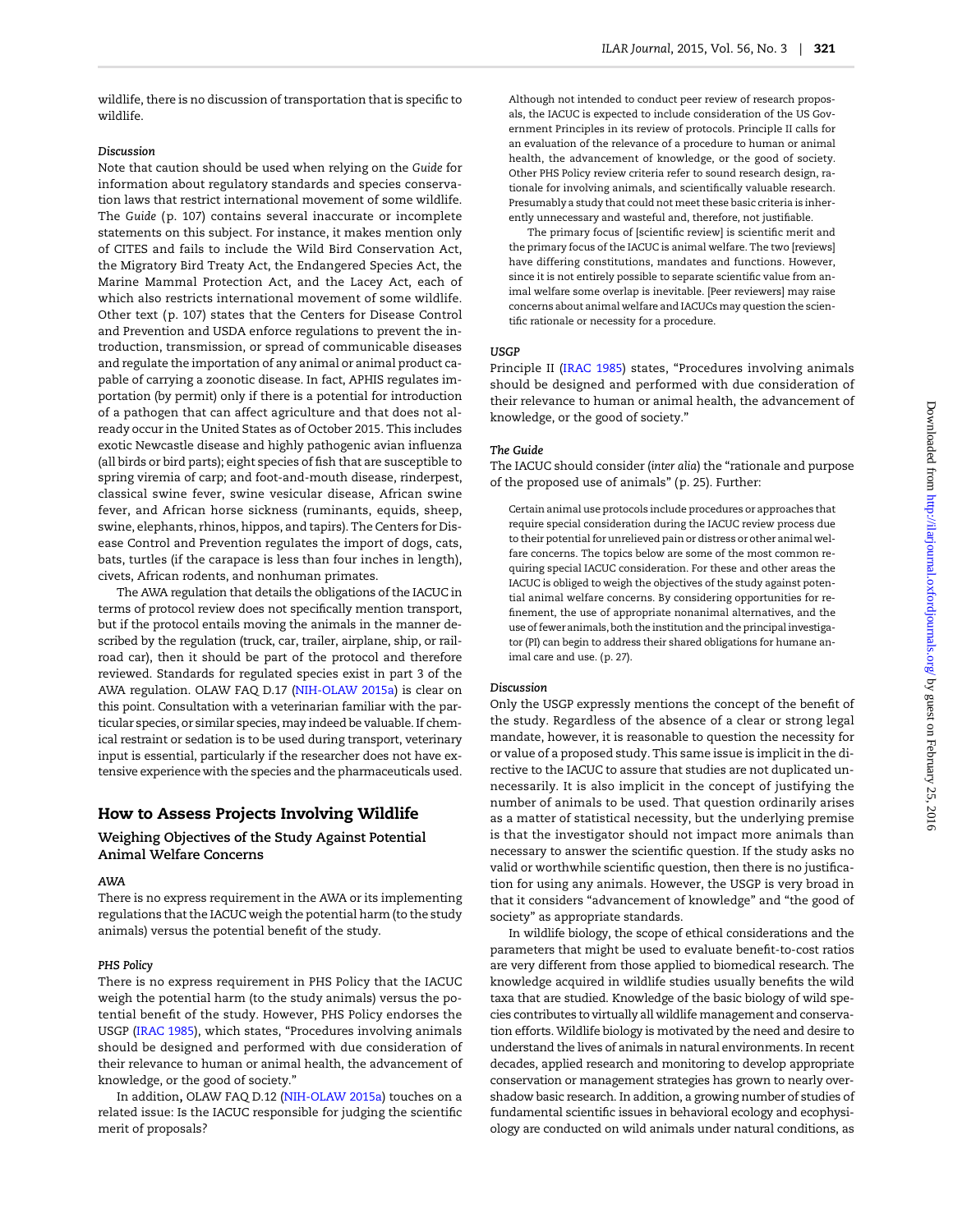scientists have come to understand the limitations of laboratory and captive work in those areas. Whether the primary motivation of field studies is the advancement of scientific knowledge or the acquisition of information used for management purposes, wildlife research yields results that are directly relevant to the welfare and conservation of the species, communities, and ecosystems studied. There have also been numerous instances of wildlife research benefiting humans, as would be the case, for example, with the study of emerging zoonotic disease and disease ecology, the impact of DDT on the food chain, and control of nonnative invasive species, some of which threaten human health.

The enormous variation in field conditions among species or different populations of the same species due to variation in habitat, population size, the presence, number, or type of predators, and other factors makes it important to repeat studies in different places and on different species, so what constitutes repetition in wildlife research must be interpreted cautiously. Longitudinal studies looking at change over time are also critical to our understanding of the natural world, and therefore a study repeated at the same place and on the same species might be valid and important.

#### How to Implement the "Alternatives" Principles

The 3Rs principles [\(Russell and Burch 1959\)](#page-22-0) have become central to protocol review and mandatory training under both AWA regulations and PHS Policy. Also known as the alternatives concept, alternative procedures are those that may replace animals with nonanimal methods, reduce the number of animals used, or refine the methodology to minimize animal pain or distress.

These concepts are incorporated into the statutes, regulations, and policies through the protocol review process and in the training requirements. Implementation involves mandatory training for the researchers, and in some cases, a written statement discussing alternatives must be included in the protocol.

Limiting the use of animals entails either replacement with less-sentient animals or nonanimal models or reduction of the number of animals studied ([Russell and Burch 1959\)](#page-22-0). The reduction concept is also implicit in the requirement that the "activities do not unnecessarily duplicate previous experiments." Of course, minimizing animal distress (and pain, although not mentioned in this particular section of the regulations) is the essence of the refinement principle.

#### AWA

The AWA regulatory provisions describing protocol review state:

(ii) The principal investigator has considered alternatives to procedures that may cause more than momentary or slight pain or distress to the animals, and has provided a written narrative description of the methods and sources, e.g., the Animal Welfare Information Center, used to determine that alternatives were not available; . . . (iv) Procedures that may cause more than momentary or slight pain or distress to the animals will: (A) Be performed with appropriate sedatives, analgesics or anesthetics, unless withholding such agents is justified for scientific reasons, in writing, by the principal investigator and will continue for only the necessary period of time; (B) Involve, in their planning, consultation with the attending veterinarian or his or her designee; (C) Not include the use of paralytics without anesthesia; (v) Animals that would otherwise experience severe or chronic pain or distress that cannot be relieved will be painlessly euthanized at the end of the procedure or, if appropriate, during the procedure; . . . (ix) Activities that involve surgery include appropriate provision for pre-operative and postoperative care of the animals in accordance with established veterinary medical and nursing practices. All survival surgery will be performed using aseptic procedures, including surgical gloves, masks, sterile instruments, and aseptic techniques. Major operative procedures on non-rodents will be conducted only in facilities intended for that purpose which shall be operated and maintained under aseptic conditions. Non-major operative procedures and all surgery on rodents do not require a dedicated facility, but must be performed using aseptic procedures. Operative procedures conducted at field sites need not be performed in dedicated facilities, but must be performed using aseptic procedures [9 CFR 2.31(d)].

The provisions of the AWA regulations pertaining to personnel qualifications state:

Training and instruction of personnel must include guidance in at least the following areas . . . Utilization of services (e.g., National Agricultural Library, National Library of Medicine) available to provide information: (i) On appropriate methods of animal care and use; (ii) On alternatives to the use of live animals in research; (iii) That could prevent unintended and unnecessary duplication of research involving animals; and (iv) Regarding the intent and requirements of the Act [9 CFR 2.32(c)(5)].

The term "distress" is not defined in the regulations. A "painful procedure is defined as any procedure that would reasonably be expected to cause more than slight or momentary pain or distress in a human being to which that procedure was applied that is, pain in excess of that caused by injections or other minor procedures" ([USDA 2015a,](#page-22-0) 11.1).

#### Health Research Extension Act of 1985

The Director of NIH shall require each applicant for a grant, contract, or cooperative agreement involving research on animals which is administered by the National Institutes of Health . . . to include in its application . . . (1) . . . assurances satisfactory to the Director, NIH that . . . (B) scientists, animal technicians, and other personnel involved with animal care, treatment, and use . . . have available to them instruction or training in the . . . concept, availability, and use of research or testing methods that limit the use of animals or limit animal distress; and (2) a statement of the reasons for the use of animals in research to be conducted with funds provided under such grant or contract [42 U.S.C. 289(d)].

PHS Policy that implements this statutory provision requires the IACUC to determine that procedures with animals will avoid or minimize discomfort, distress, and pain to the animals. Although PHS Policy does not expressly require a written narrative from the researcher describing the search for alternatives, this is customarily the manner in which the IACUC makes this determination. If alternatives are available but are not satisfactory for the proposed research, the investigator is required to explain why the proposed procedures are necessary as opposed to alternatives. To facilitate the efforts of the IACUC to meet its obligations under PHS Policy that procedures undertaken in PHS-funded research will avoid or minimize discomfort, pain, and distress consistent with sound scientific practices, animal protocol submissions should document that investigators have considered alternatives to the use of animals. The assurance must take the form of a written narrative that describes which sources were used to determine that alternatives were not available.

Regarding USGP ([IRAC 1985](#page-22-0)), OLAW FAQ ([NIH-OLAW 2015a\)](#page-22-0) states:

The federal mandate in US Government Principle IV to avoid or minimize discomfort, distress, and pain in experimental animals consistent with sound scientific practices, is synonymous with a requirement to implement refinements (e.g., less invasive procedures or use of analgesia). Similarly, the mandate in US Government Principle III to use the minimum number of animals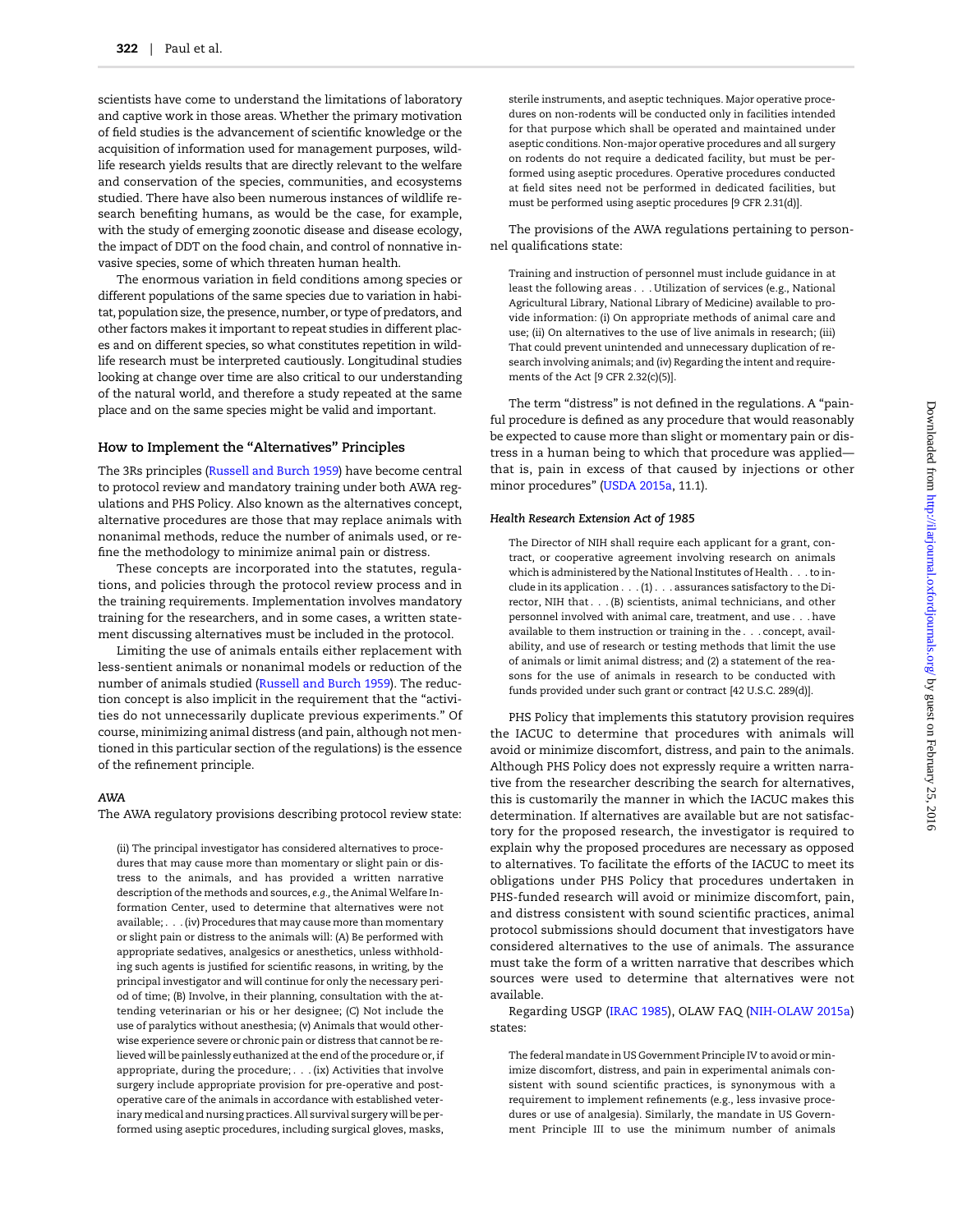#### USGP

The USGP ([IRAC 1985](#page-22-0)) incorporates the 3Rs in three of the principles:

III. The animals selected for a procedure should be of an appropriate species and quality and the minimum number required to obtain valid results. Methods such as mathematical models, computer simulation, and in vitro biological systems should be considered. IV. Proper use of animals, including the avoidance or minimization of discomfort, distress, and pain when consistent with sound scientific practices, is imperative. Unless the contrary is established, investigators should consider that procedures that cause pain or distress in human beings may cause pain or distress in other animals. V. Procedures with animals that may cause more than momentary or slight pain or distress should be performed with appropriate sedation, analgesia, or anesthesia. Surgical or other painful procedures should not be performed on unanesthetized animals paralyzed by chemical agents.

The USGP also requires appropriate training per Principle VIII [\(IRAC 1985\)](#page-22-0):

Investigators and other personnel shall be appropriately qualified and experienced for conducting procedures on living animals. Adequate arrangements shall be made for their in-service training, including the proper and humane care and use of laboratory animals.

Although the USGP requires that exceptions to the USGP be reviewed by an appropriate review group, such as an IACUC, the USGP neither requires IACUC review nor prescribes the required content of a protocol to be reviewed by an IACUC. Therefore, it does not require a discussion of alternatives.

## The Guide

The Guide [\(NRC 2011](#page-22-0), 25–26) reiterates these requirements (inter alia,) in saying that the following topics should be considered in the preparation of the protocol by the researcher and its review by the IACUC:

- rationale and purpose of the proposed use of animals
- availability or appropriateness of the use of less invasive procedures, other species, isolated organ preparation, cell or tissue culture, or computer simulation
- justification of the species and number of animals proposed; whenever possible, the number of animals and experimental group sizes should be statistically justified
- unnecessary duplication of experiments
- appropriate sedation, analgesia, and anesthesia

In this regard, the Guide goes beyond the AWA and PHS Policy in that it requires that the protocol include a discussion of alternatives whether or not the protocol proposes to use procedures that are likely to cause more than momentary or slight pain or distress. The Guide does not carry the weight of law, but given that PHS Policy requires compliance with the Guide, this document has come to have quasi-regulatory status. Therefore, even though PHS Policy limits this requirement to situations that are likely to cause more than momentary or slight pain or distress, by incorporating the Guide into PHS Policy, PHS has, in effect, made this a requirement for all protocols covered by the PHS Assurance.

## Discussion

Under PHS Policy, there is no requirement for assurance, much less documentation, by the researcher that a search for alternatives has been conducted except in cases that involve more than momentary or slight pain or distress. The Guide alludes to invasive procedures rather than "momentary or slight pain or distress," and of course, there are noninvasive procedures that may cause more than momentary or slight pain or distress.

It should also be noted that neither the AWA nor the implementing regulations define the term "distress." The regulations define painful procedures as those that "would reasonably be expected to cause more than slight or momentary pain or distress in a human being to which that procedure was applied, that is, pain in excess of that caused by injections or other minor procedures" (9 CFR 1.1). PHS Policy defines neither pain nor distress. The Guide defines pain as a "complex experience that typically results from stimuli that damage or have the potential to damage tissue" (p. 120). Distress is defined as "an aversive state in which an animal fails to cope or adjust to various stressors with which it is presented" (p. 121). It can be difficult to recognize this state in wild animals because their responses to aversive conditions vary greatly among species and individuals and because animals are usually held only briefly and are rarely seen again.

In the context of the regulations and policies, we provide a general discussion of the ways that application of the alternatives concepts to wildlife biology will differ from the biomedical context and the reasons for these differences.

Generally, the application of the alternatives principles in the context of wildlife research will look very different than it does in the context of biomedical research. Replacement has come to mean replacement with less-sentient animals, nonanimal models such as cells, tissue culture, and computer-based models. These models may be available and useful in biomedical research. In wildlife research, however, the animals studied are both objects and subjects of the research rather than only the subjects. Replacement is rarely an option in wildlife research. Animal ecologists have modeled some aspects of behavioral ecology, but at some point, hypotheses developed and tested with models are field-tested to determine the extent to which the model explains behavior of actual animals. When studying endangered species, closely related species are sometimes used. Generally, however, replacement is often not an option in wildlife biology.

Reduction calls for methods for obtaining comparable levels of information from the use of fewer animals in scientific procedures or for obtaining more information from a given number of animals so that fewer animals are needed to complete a given research project. The number of animals used should be the minimum number consistent with the aims of the experiment. Achieving this end requires careful statistical planning. Those who lack adequate training in biostatistics should consult a biostatistician to determine the appropriate number of animals or samples needed for the study. A study with an inadequate sample size that results in failure of the study, or a study that cannot be completed or published has actually increased the number of animals used in research without a gain in knowledge.

Refinement entails the use of methods that alleviate or minimize potential pain and distress and that enhance animal wellbeing. Refinement should be the guiding paradigm for all wildlife research. Refinement entails choosing methods that will generate the information needed while alleviating or minimizing negative impacts. Refinement might be as simple as a reduction in handling time, alternatives to blood sampling to obtain material for genetic sampling, or the use of remote sensing devices in sensitive situations such as the observation of adults with young.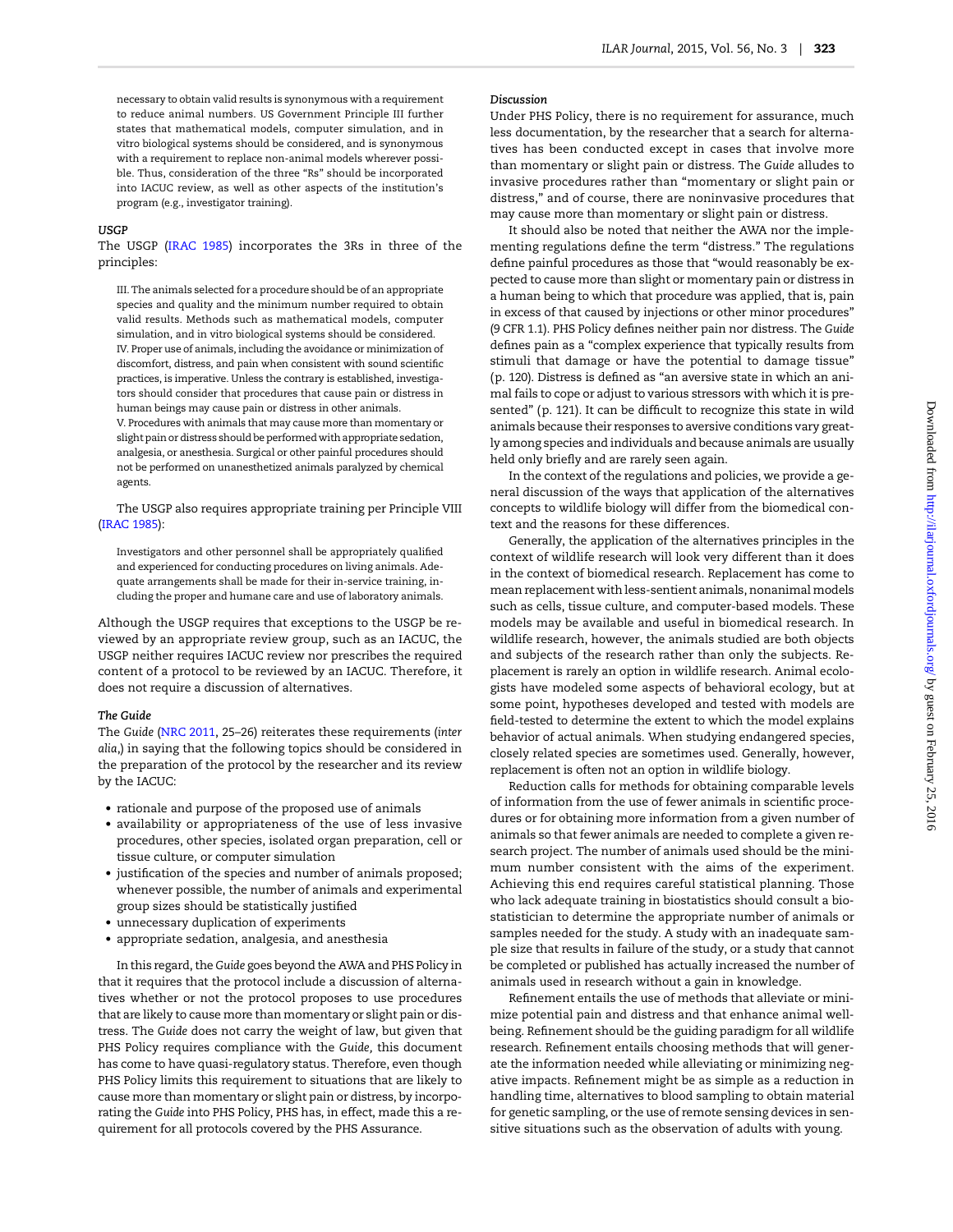In wildlife biology, the concept of replacement has little relevance. Wildlife research is intended to better understand the basic biology of the species being studied. It is motivated by the need and desire to understand the lives of animals in natural environments. Applied studies are undertaken to develop appropriate conservation or management strategies. In each case, the study species, other species that share their habitats, and often the individual study animals themselves, benefit from the research, directly or indirectly. It would be impossible and pointless to substitute less-sentient animals or nonanimal models. On rare occasions—most often in the context of the study of endangered species—a closely related species might be studied in lieu of another, but even that practice is usually preliminary to a study on the species of interest.

Many research questions can be addressed with the use of samples that do not require the lethal take of an animal or even the capture and handling of live animals. For instance, molted feathers or fur obtained from scratching posts scented to lure mammals can be used, in some cases, to obtain genetic material or for stable isotope or contaminant analysis. Blood samples, saliva, and other fluids can be used for various studies. Some studies may make use of museum specimens, although it should be understood that this option may be limited. For instance, any particular species may be poorly represented, especially as to a particular location. Specimens may be in poor condition. Even today, the online catalogues of museum collections are far from complete, so it can be difficult to find specimens of interest. Permitting and related restrictions make international transport problematic and costly. Most important, characteristics and species distributions change over time, so new voucher specimens are still needed. An excellent example is the impact of climate change on the distribution of various species or the mean size of individuals. Studies in Australia have shown that some species are becoming smaller as the climate warms. Without new specimens to compare with older specimens in museum collections and then, later, to compare with specimens to be collected in the future, this study could not have been done.

Discussions of replacements in wildlife research often focus on the practice of lethal take of individuals for samples or use as voucher specimens. Wildlife biologists are often asked to explain why genetic samples (from blood, tissue, or feathers), alone or in conjunction with photographs, are not adequate substitutes for the collection of a voucher specimen. There are good, practical reasons why photographs are not adequate. Assuming that a photograph can ever adequately show the colors and diagnostic characters of the animal, it does not permit closer examination, even for fundamental questions such as size of anatomical structures. Further, it is difficult to obtain photographs of acceptable quality. The researcher must have a high-quality camera that shoots in RAW format, be skilled in using it, and have adequate batteries, and the camera must not be effected by extreme temperatures or humidity encountered in the field. The lighting must be right (or else the researcher will have to hold the animal waiting for the right light). The researcher will have to have someone else hold the animal while setting up the shot and prevent the animal from escaping. Photographs, feathers, or other tissue samples can never yield data equivalent to complete specimens. Perhaps most important, we never know what materials might be useful for addressing questions as technology evolves, so the value of museum specimens as a source of information for future studies is diminished without complete biological specimens. Studies of contaminants in wildlife often require the use of baseline information from voucher specimens collected decades earlier. Such was the case with DDT. Without

eggshells and other tissues collected over many decades, it would have been impossible to identify the increased levels of DDT as a possible cause of eggshell thinning.

The scientific community considers the collecting of a physical specimen to be the best evidence of species identification and location. This is particularly true of the holotypes upon which the International Commission on Zoological Nomenclature (ICZN) recognizes the name to be given to a species or subspecies. The ICZN stated publicly in 2002, "[P]reserved specimens have never been a mandatory requirement, although they have been (and still are) recommended" [\(Wakeham-Dawson et al. 2002\)](#page-22-0).

Reduction in the number of animals required in any given investigation might be possible, but the inherent variation among wild individuals must be taken into consideration. This variation will, as a matter of statistical validity, require that a greater number of individuals be studied to assure that the sample is representative of the population. This same variation—both among individuals and among conditions in the wild—justifies repeated studies of the same question. Nonetheless, for each new study, the researcher still needs to justify the numbers of animals to be used based on statistical analysis or other considerations.

Refinement is really the only one of the 3Rs that is always applicable to wildlife research. Choosing the method that will generate the information needed while alleviating or minimizing negative impacts is imperative. Refinement might entail a reduction in handling time or the selection of alternate means to obtain material for genetic sampling. Practical concerns may preclude the use of methods that would reduce impact. In some cases, the physical challenges of field research preclude the use of equipment that must be carried long distances or over difficult terrain or that require AC power or specialized storage. Some methods have limited applications. For instance, a new technology to track birds by way of RFID chips on very small, very light-weight geolocators is not useful unless the animal comes within a few centimeters of a reading device. To retrieve data from a data logger, the animal must be recaptured, which is often impossible unless the species exhibits strong site fidelity or has a limited home range. Even then, recapture can be difficult because many individuals become "trap-shy."

## Practical Considerations: Field Conditions, Variation among Species

#### AWA

The AWA regulations do not specify standards.

#### PHS Policy

In terms of IACUC review, PHS Policy ([NIH-OLAW 2015b\)](#page-22-0) mandates compliance with the Guide:

In making this determination, the IACUC shall confirm that the research project will be conducted in accordance with the Animal Welfare Act insofar as it applies to the research project, and that the research project is consistent with the Guide unless acceptable justification for a departure is presented.

Moreover, PHS Policy requires that the institution assure PHS that it will comply with PHS Policy. Specifically:

The Assurance shall fully describe the institution's program for the care and use of animals in PHS-conducted or supported activities. The PHS requires institutions to use the Guide for the Care and Use of Laboratory Animals (Guide) as a basis for developing and implementing an institutional program for activities involving animals.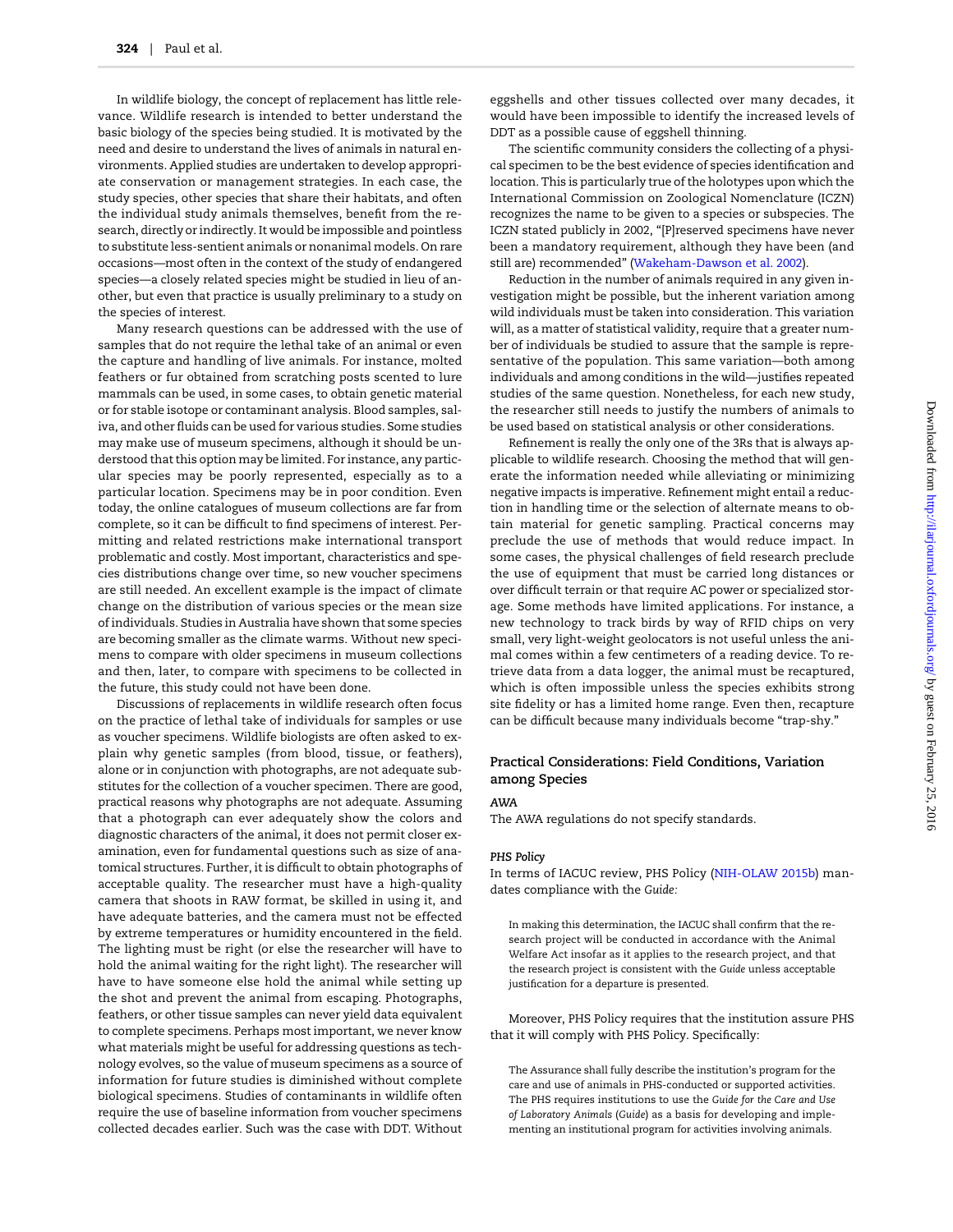## OLAW FAQ A.6

OLAW FAQ A.6 states, "Investigators are encouraged to consult relevant professional societies, available guidelines, wildlife biologists, and veterinarians, as applicable, in the design of the field studies (Guide page 32, [Supplementary Appendix A](http://ilarjournal.oxfordjournals.org/lookup/suppl/doi:10.1093/ilar/ilv073/-/DC1))" ([NIH-OLAW](#page-22-0) [2015a\)](#page-22-0).

## The Guide

The Guide ([NRC 2011](#page-22-0), 32–33) states:

In preparing the design of a field study, investigators are encouraged to consult with relevant professional societies and available guidelines ([Supplementary Appendix A](http://ilarjournal.oxfordjournals.org/lookup/suppl/doi:10.1093/ilar/ilv073/-/DC1)).

The Guide does not purport to be a compendium of all information regarding field biology and methods used in wildlife investigations, but the basic principles of humane care and use apply to animals living under natural conditions. IACUCs engaged in the review of field studies are encouraged to consult with a qualified wildlife biologist.

The Guide's [Supplementary Appendix A](http://ilarjournal.oxfordjournals.org/lookup/suppl/doi:10.1093/ilar/ilv073/-/DC1) (Additional Selected References) lists, among others, Guidelines to the Use of Wild Birds in Research, Guidelines of the American Society of Mammalogists for the Use of Wild Mammals in Research, Guidelines for the Use of Fishes in Research, and Guidelines for the Use of Live Amphibians and Reptiles in Field and Laboratory Research.

## **NSF**

The NSF 2013 Grant Proposal Guide [\(NSF 2014](#page-22-0)) has explicitly recognized taxon-specific guidelines. On page 13-1, the text now reads:

## 6. Proposals Involving Vertebrate Animals

a. Any project proposing use of vertebrate animals for research or education shall comply with the Animal Welfare Act [7 U.S.C. 2131 et seq.] and the regulations promulgated thereunder by the Secretary of Agriculture [9 CFR 1.1-4.11] pertaining to the humane care, handling, and treatment of vertebrate animals held or used for research, teaching or other activities supported by Federal awards. In accordance with these requirements, proposed projects involving use of any vertebrate animal for research or education must be approved by the submitting organization's Institutional Animal Care and Use Committee (IACUC) before an award can be made. For this approval to be accepted by NSF, the organization must have a current Public Health Service (PHS) Approved Assurance.

In the case of research involving the study of wildlife in the field or in the lab, for the provision in the PHS Assurance for Institutional Commitment (Section II) that requires the organization to establish and maintain a program for activities involving animals in accordance with the Guide for the Care and Use of Laboratory Animals (Guide), the organization has established and will maintain a program for activities involving animals according to the Guide. The organization will follow recommendations specified in the Guide for details involving laboratory animals, and taxon-specific guidelines approved by the American Society of Ichthyologists and Herpetologists, the American Society of Mammalogists, and the Ornithological Council, as is appropriate for the taxon to be studied.

## **USGP**

Principle I of the USGP [\(IRAC 1985](#page-22-0)) states, "The transportation, care, and use of animals should be in accordance with the Animal Welfare Act (7 U.S.C. 2131 et. seq.) and other applicable Federal laws, guidelines, and policies."

## AAALAC

With limited exceptions that are detailed on the AAALAC website, AAALAC has recognized Guidelines of the American Society of Mammalogists for the Use of Wild Mammals in Research ([Sikes et al.](#page-22-0)

[2011\)](#page-22-0) and Guidelines to the Use of Wild Birds in Research ([Fair et al.](#page-21-0) [2010\)](#page-21-0).

Reference Resources, first established by AAALAC in 1975, are intended to serve as references and guidelines for laboratory animal care and use programs. Reference Resources are formally reviewed and adopted by the Council and assist site visitors as they evaluate animal programs [\(AAALAC 2015](#page-21-0)).

## Discussion

[Sikes et al. \(2012](#page-22-0), 832) explain why the use of the taxon-specific guidelines to review wildlife research is appropriate, both historically and biologically:

Prior to 1986 the welfare of animal subjects in NIH-funded research was overseen by that agency's Office for Protection from Research Risks and focused mainly on the maintenance of research animals in captivity. In 1986, the PHS Policy went into effect, extending oversight to cover experimental procedures. Because the NSF, which funded the most substantial part of wildlife research, required adherence to the PHS Policy, this change also affected wildlife research. At the time, there were no accepted humane policies pertaining to field research. As a result, IACUCs had no appropriate guidance for reviewing protocols for wildlife research and were making widely varying decisions. Recognizing this problem, the NSF urged the presidents of the appropriate scientific societies in 1986 to develop guidelines for the appropriate handling of their taxa. Funding from the NSF facilitated these efforts, and 1987 and 1988 saw the publication of taxon-based guidelines for mammals, birds, reptiles and amphibians, and fishes [\(Orlans 1988\)](#page-22-0)." In short, these guidelines were solicited by this major federal grant making agency for the express purpose of correcting the absence of information about wildlife in the ILAR Guide.

Moreover, the taxon-specific guidelines, which are entirely consistent with the basic principles and legal requirements of animal research, were written and produced in as rigorous a manner as was the Guide. They have been extensively revised and peer reviewed by the various professional societies, knowledgeable veterinarians, and other professionals. As detailed by [Sikes et al. \(2012,](#page-22-0) 833):

[But] because the interest of these societies is usually a better understanding of the taxa themselves, their guidelines make extensive use of references and examples directly relevant to field studies and to the well-being of wild populations, as well as that of individuals maintained in captivity. . . . Current editions of society guidelines comprise approximately 333 printed pages (formatting varies widely among the documents) and collectively make reference to 875 articles, the vast majority of them peer-reviewed papers. Of particular importance is that most of the references are focused primarily or exclusively on wild taxa. (Some articles are referenced by more than one set of guidelines or in more than one chapter.) Furthermore, these guidelines are authored and reviewed by individuals with recognized taxon-specific expertise. A search of the 35 authors or editors listed on each of the current guidelines reveals more than 1400 publications indexed by the Web of Science. Even a cursory scan of their titles reveals that most of the papers are focused primarily on the biology of wild species in their native environments or in captivity.

PHS Policy—in particular, the Assurance provision—requires compliance with the Guide. However, nothing in PHS Policy prohibits the use of additional resources. The Guide (p. 32) counsels consultation with wildlife experts and professional societies. In fact, to fully effectuate the intent of the animal welfare regulations and the alternatives principle, it is necessary to use methods that are appropriate to the biology and ecology of the animals studied. This, in turn, not only justifies, but also makes essential,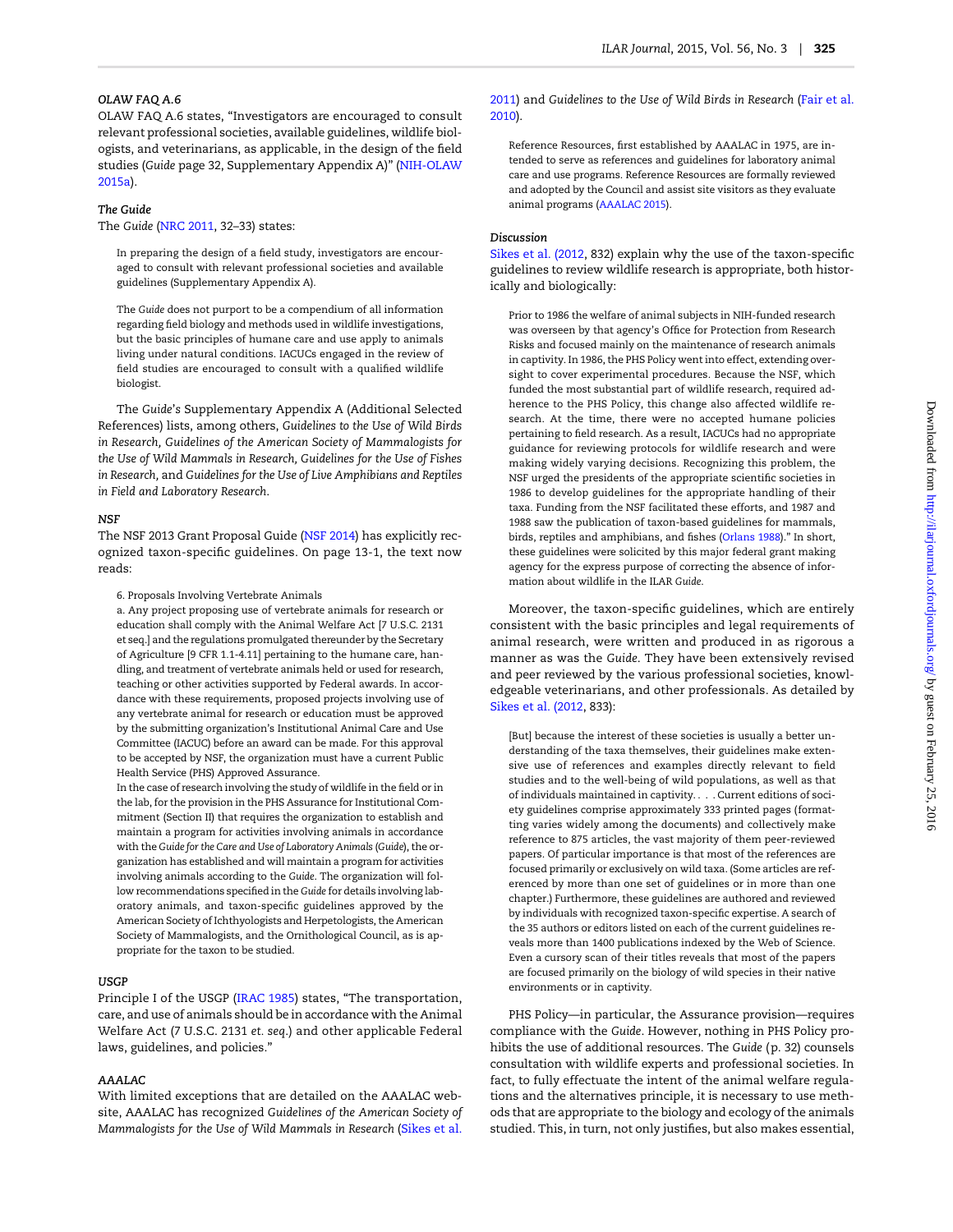an understanding of the need for a much wider range of techniques in wildlife research in the field.

Such work is conducted in uncontrolled and usually uncontrollable environments that differ dramatically from those typical of biomedical research. Whereas vertebrate animals used in laboratory research represent only a few species with well-understood husbandry requirements, there are more than 60,000 species of vertebrates as potential research subjects in wildlife biology. Rather than using animals as models to understand processes related to human disease, the questions asked in wildlife research range from basic aspects of biology, anatomy, and physiology to applied questions focused on conservation or management of entire populations or species. Techniques useful and appropriate for one taxon, experiment, or field situation may be less useful or completely inappropriate in another time, place, or design. Detailed guidelines on husbandry, handling, or even capture techniques are often impossible to generate for groups larger than a few closely related species. The stipulation of specific protocols designed for a specific taxon or situation could actually inhibit humane care and research by imposing requirements inappropriate for the species under study. For these same reasons, the IACUC should recognize the need to test new methods not only for the value to the study questions but also because new methods may have less of an impact (i.e., be faster, less invasive) and thereby constitute a refinement.

# Should the IACUC Consider Potential Impacts on the Population?

Unlike biomedical research, wildlife research conducted in the field has the potential to impact animals not actually used in the study. These nontarget animals include the population from which the study animals are drawn and other species that may be affected by the researcher's presence or study methods.

## AWA, PHS Policy, USGP, and the Guide

Nothing in the AWA or the implementing regulations, nothing in the Health Research Extension Act or PHS Policy, nothing in the USGP, and nothing in the Guide require an IACUC to consider the potential population-level impact of wildlife studies. All are silent on this subject. The very brief discussion of field investigations in the Guide (p. 32) says nothing about potential impacts on the population or on other species.

## Discussion

Impacts on the study animals, conspecifics in the area that are not included in the study, and other species that happen to be present in the area can range from behavioral responses, such as increased vigilance (usually very brief and of no lasting consequence) resulting from the mere presence of investigator, to demographic changes, such as the permanent removal of one or more individuals from the wild. Removal of a dominant individual may have little impact on population size but may trigger social changes that can affect both individuals and the social group as a whole. Removal or introduction of predators will likely provoke a range of behavioral responses as well as demographic changes as individuals are killed or leave the area. Biosecurity in fieldwork should be considered to minimize potential spread of pathogens from one field site to another by contaminated clothing or equipment in the course of conducting the research. The introduction of novel pathogens between study sites could impact animal populations and cause harm, pain, or distress to individuals. For instance, white nose syndrome, a fungus that kills bats, may have been introduced to North America and spread by human activities, so recommended practices now include the use of disposable clothing and equipment or disinfection of these items before use at other sites to avoid spreading this pathogen.

Despite the absence of a regulatory or policy requirement, many IACUCs elect to delve into the question or potential impacts on the population. Arguably, it could be construed as a logical corollary of the requirement to use the minimum number of animals necessary to obtain valid results. However, other animals that happen to be present are not actually being used in the study. Perhaps an argument could be made that if the study happens to also include a census of the other animals present at the time the study is conducted, that is, a count of the number of predators during a study of breeding success, then the animals counted during the census are being used.

As a practical matter, however, this inquiry is likely to have little value. Population-level impacts are difficult to predict because the researcher may not have sufficient knowledge of population sizes and species interactions. There may be no published information, and a census, even if possible or practical, will not yield sufficient information. A single census at a given point in time will not produce useful population estimates because wild populations can fluctuate widely over seasons and years. IACUC review of these concerns would also require that the IACUC have sufficient understanding of quantitative population biology to assess the available data. Furthermore, population sizes change for a wide variety of reasons, and it would be virtually impossible to attribute a change in population size to a given research protocol except in the most extreme cases, such as the deliberate removal of the entire population. Even then, the effect may be short-lived as individuals from surrounding areas populate the vacated habitat and make use of available resources. In other words, another population or segment of a population may actually benefit and grow as a result of an activity that depresses the size of a nearby target population.

For research that requires permits, the issuance of federal or state permits and land management permits address these concerns. These permits are issued by agency staffers who have at least knowledge of overall population status and trends. Permit approval means that these individuals have determined that the extent of take needed for the study will not be detrimental to the population or that any population-level impact is justified by the value of the knowledge to be gained. Instances where permits are issued at multiple levels provide even more assurance to the IACUC because receipt of these permits necessarily means that at least two different agencies, one at a federal level and the other usually more local level, have considered the potential impacts.

The researcher has no control over the timing of the issuance of permits; it is possible, if not likely, that the permits will not have been issued at the time of the protocol review. PHS Policy does not allow conditional, contingent, or provisional approval. If the protocol as submitted documents the submission of permit applications and the IACUC finds it to be acceptable, the best practice for an IACUC would be to indicate in writing to the investigator that the protocol has been approved but that the animal work is not to begin until required permits are obtained. The interval between application and issuance can vary greatly. If the researcher has not applied for a permit at least 30 days before the planned start date of the research, it is unlikely that the permit will be issued by that planned start date. However, some permits are, by regulation, automatically continued if a renewal application is filed at least 30 days before the expiration date. Further, it is always possible that the permit will be issued more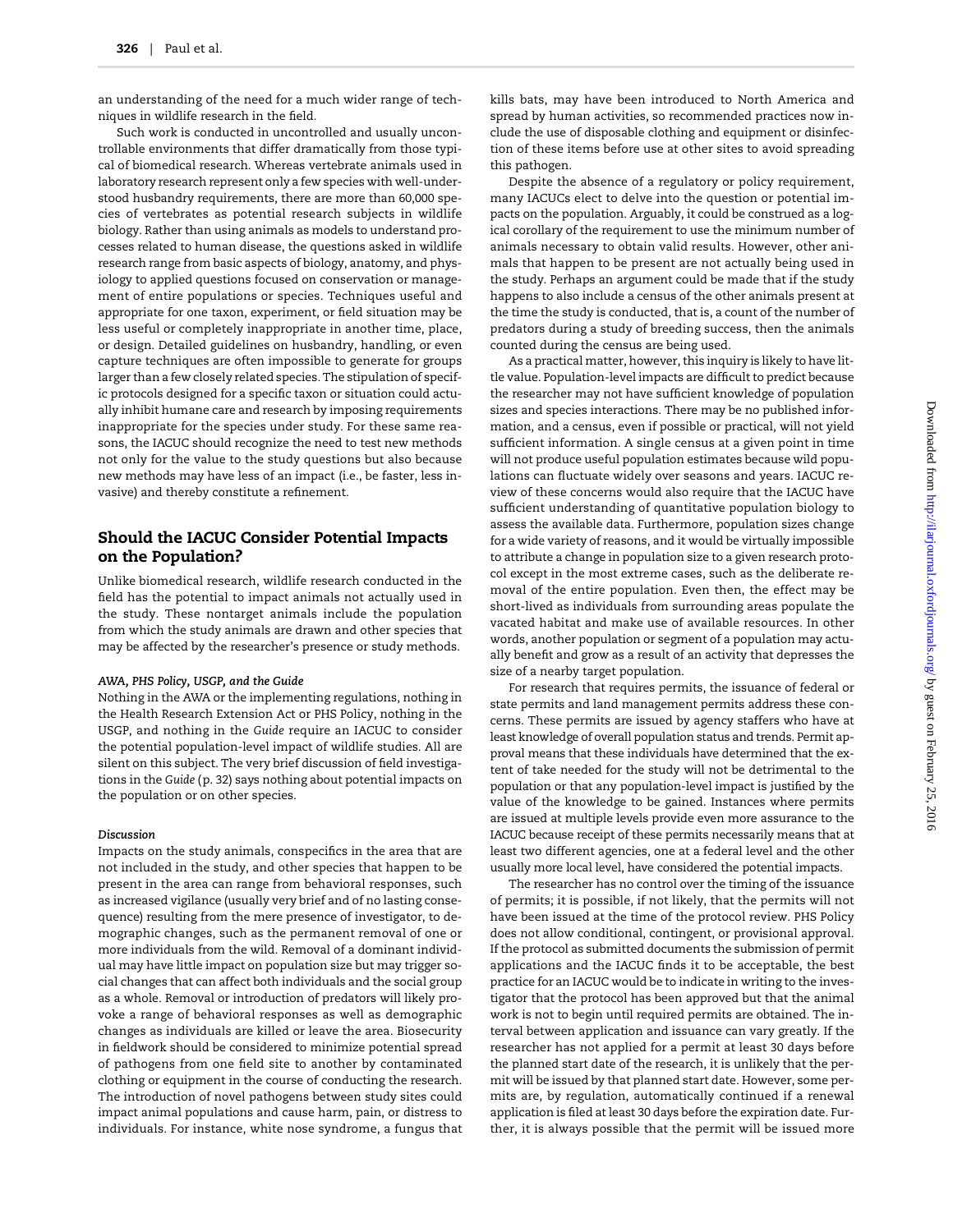expeditiously than is normally the case, that is, within 30 days or very shortly after the planned start date. Therefore, it is reasonable for the IACUC to review the protocol even if it seems unlikely that the permit will be issued before the planned start date, subject to the requirement that the work may not start until all permits are obtained.

# Where and How Can Researchers Obtain Adequate Training?

## AWA

It shall be the responsibility of the research facility to ensure that all scientists, research technicians, animal technicians, and other personnel involved in animal care, treatment, and use are qualified to perform their duties. This responsibility shall be fulfilled in part through the provision of training and instruction to those personnel. Subsection (b) details the specific training that is required: Training and instruction shall be made available, and the qualifications of personnel reviewed, with sufficient frequency to fulfill the research facility's responsibilities under this section and § 2.31.(c) Training and instruction of personnel must include guidance in at least the following areas: (1) Humane methods of animal maintenance and experimentation, including: (i) The basic needs of each species of animal; (ii) Proper handling and care for the various species of animals used by the facility; (iii) Proper pre-procedural and postprocedural care of animals; and (iv) Aseptic surgical methods and procedures; (2) The concept, availability, and use of research or testing methods that limit the use of animals or minimize animal distress; (3) Proper use of anesthetics, analgesics, and tranquilizers for any species of animals used by the facility [9 CFR 2.32(a)].

## PHS Policy

PHS Policy states, "Personnel conducting procedures on the species being maintained or studied will be appropriately qualified and trained in those procedures" (PHS Policy IV.C.1.f; [NIH-](#page-22-0)[OLAW 2015b\)](#page-22-0).

## **USGP**

Principle VIII ([IRAC 1985\)](#page-22-0) states: "Investigators and other personnel shall be appropriately qualified and experienced for conducting procedures on living animals. Adequate arrangements shall be made for their in-service training, including the proper and humane care and use of laboratory animals."

## The Guide

The Guide includes the review of the adequacy of training as a component of the protocol review. It also states that staff should receive training and/or have the experience to complete the tasks for which they are responsible (p. 16).

#### Discussion

There is little formal training specific to the techniques of wildlife research available. Training as to specific methods is nearly always a matter of demonstration by an experienced researcher followed by hands-on but supervised learning. It is often conducted on the job. When the experienced researcher determines that the individual has adequate skills, supervision ceases.

IACUCs should encourage researchers to share details regarding novel techniques and procedures with colleagues. However, some formal training opportunities in the more commonly used techniques are available. These include a series of manuals and a training and certification program through the North American Banding Council, although the actual training is conducted on an individual basis, as described above. There are a handful of organized training courses, such as the field ornithology course taught at the Shoals Marine Laboratory (operated by Cornell University) or the courses offered by the Organization for Tropical Studies. There are also some specialized training programs such as those offered by the Institute for Bird Populations. Colleges and universities with programs in wildlife management often offer courses in field techniques. However, IACUCs should recognize that it is far more common for field biologists to receive one-on-one training from more experienced individuals, either as students or, after becoming an independent researcher, from colleagues, because of the enormous range and variation in types of procedures, including species-specific modifications. Rarely are these individuals veterinarians.

Some of the training requirements listed in the AWA regulations may be unnecessary for many wildlife researchers. Many wildlife biologists will never conduct surgery or attempt procedures for which the use of analgesics, anesthetics, or tranquilizers would be necessary. Generally, tranquilizers are used in the context of capture only when no other means of capture and handling that is safe for the animal and the researchers are available, which is usually the case only for carnivores or larger species, especially ungulates. If, however, such techniques are to be used, appropriate training is required, as would be true of any technique. Except for care administered immediately after a procedure while the animal is still sedated, there is rarely postprocedural care for wild animals studied in the field because, in most cases, the animals are not seen after they revive and are released. They are rarely recaptured.

With regard to training in the regulations specific to wildlife research, there is extensive information available in Guidelines to the Use of Wild Birds in Research ([Fair et al. 2010](#page-21-0)) that is pertinent for other taxa as well. A Collaborative Institutional Training Initiative course designed specifically for work with wildlife was released in 2013 ([CITI 2015](#page-21-0)).

# What Role Does the IACUC Have in Investigator Safety/Health Issues in Wildlife Biology?

## AWA

The regulations are silent as to the issue of researcher safety and health.

#### PHS Policy

The assurance provided by the institution to PHS must describe "the health program for personnel who work in laboratory animal facilities or have frequent contact with animals" (PHS Policy IV.A.1.f; [NIH-OLAW 2015b](#page-22-0)).

#### USGP

The USGP does not contain provisions pertaining to researcher safety and health.

#### The Guide

The Guide states that each institution must establish and maintain an occupational health and safety program as an essential part of the overall program of animal care and use (p.17). In fact, the legal reference in question is the Occupational Safety and Health regulation promulgated by the US Department of Labor, and the specific sections cited in the Guide are 29 CFR 1910, subparts A (radiation), G (occupational health and environmental control), and I (personal protective equipment).

#### Discussion

A reading of the authorities cited above leaves no doubt that the law does not require that the IACUC address occupational safety and health issues. The question of researcher safety and health may be more appropriately handled by the institution's risk management staff than by the IACUC or through interaction between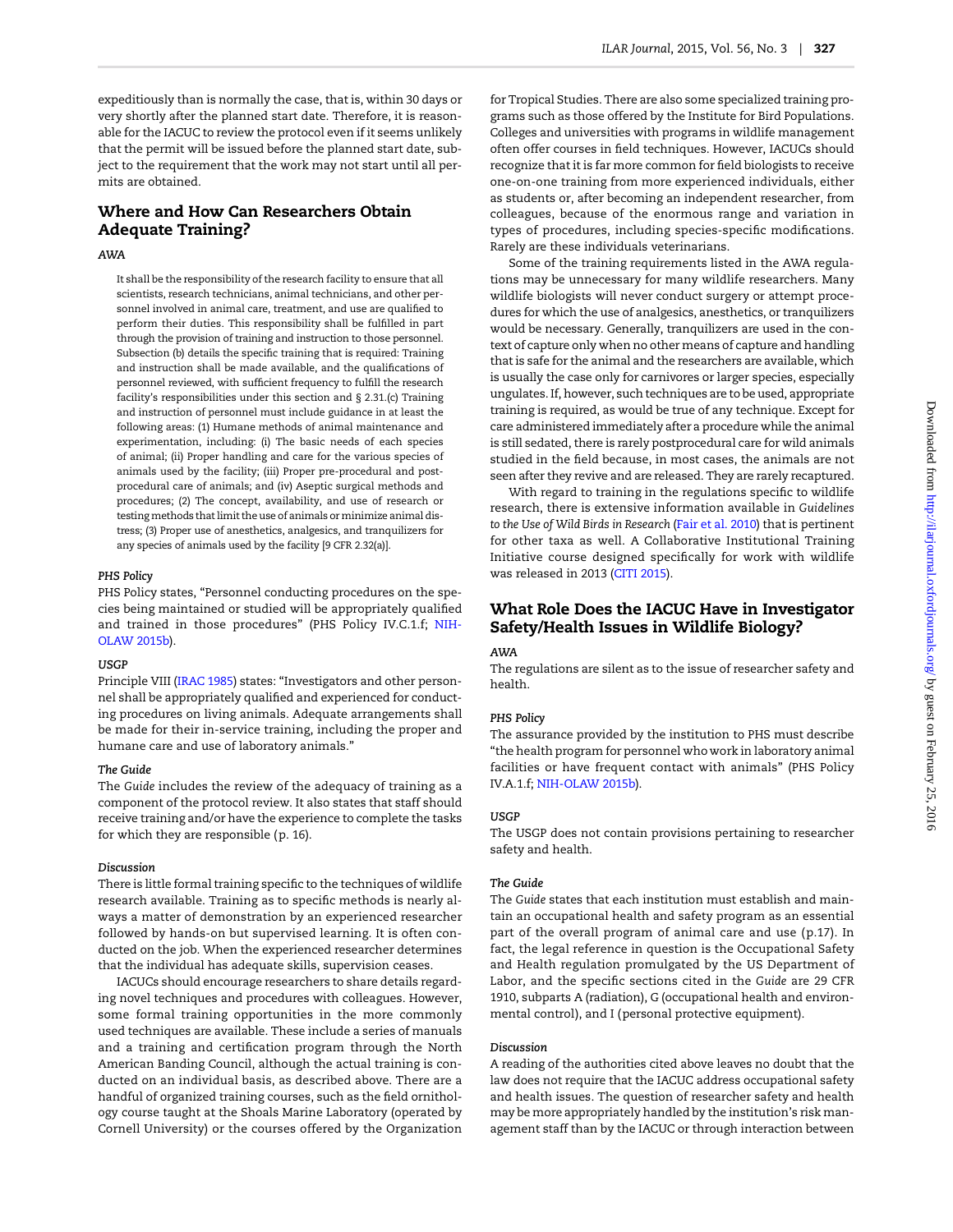the IACUC and occupational health and safety units. The hazards of field research are diverse, and it is unlikely that most IACUC members have the expertise to identify those hazards, much less evaluate the adequacy of the investigator's health and safety planning. However, many smaller institutions do not have risk management experts on staff. To a large extent, the risk management staff or the IACUC members must rely on the researcher's expertise in identifying the potential risks of a research project. These risks include zoonotic disease, encounters with dangerous or venomous wildlife, risks associated with the means of transport, and even weather conditions.

In reality, many institutions delegate this responsibility to the IACUC. In some cases, it is an administrative function in that the IACUC need only determine that the researcher has interacted with the institution's risk management or occupational health and safety offices, informed that authority of potential risks, and received approval of the health and safety plan that addresses that risk. In other cases, institutions actually rely on IACUC members to address the substance aspects of the health and safety issues. This approach can be problematic in that it puts the IACUC members in the position of using their authority under the AWA or responsibility under PHS Policy to refuse protocol approval for a reason unrelated to the AWA or PHS Policy.

Most of the specific regulations discussed in the Guide have limited relevance to wildlife biology except for the identification of potential hazards, measures to avoid those hazards (including personal protective equipment), first aid, and emergency planning, including communication, transportation, and insurance coverage.

With regard to zoonotic disease, the measures that should be taken to avoid contracting a zoonotic disease and to avoid transmitting it to others should be commensurate with the extent of the risk and of the consequence of contracting the disease. The Ornithological Council has published a peer-reviewed fact sheet [\(Ornithological Council 2010\)](#page-22-0) that differentiates among various zoonotic pathogens transmitted by birds and the measures appropriate to the risk posed by each of them. The American Society of Mammalogists has guidelines ([Kelt et al. 2010\)](#page-22-0) pertaining to hanta virus. Preventive measures, including personal protective equipment, can be cumbersome and interfere with research techniques, especially under field conditions. However, if there is a reasonable likelihood of encountering a pathogen that has the potential to cause serious disease, more extensive measures are warranted, even if burdensome, uncomfortable, or costly. Diseases of concern might be associated with the study animals or present in the ambient environment. These include arthropod-borne pathogens (such as Lyme or erlichiosis), pathogens present in water (such as giardia), avian pathogens (such as chlamydiosis), and mammalian pathogens (such as Hanta).

Protocols should include a discussion of vaccinations or other prophylaxes and preventative measures and a plan to recognize symptoms and determine when the researcher or field technicians should seek medical assistance.

## Postapproval Monitoring

#### AWA

"The IACUC shall conduct continuing reviews of activities covered by this subchapter at appropriate intervals as determined by the IACUC, but not less than annually" [9CFR 2.31(d)(5)].

#### PHS Policy

"The IACUC shall conduct continuing review of each previously approved, ongoing activity covered by this Policy at appropriate intervals as determined by the IACUC, including a complete review in accordance with IV.C.1-4 at least once every three years" (PHS Policy IV.C.5). In addition, the mandatory reporting requirements (PHS Policy IV.B.3–) necessarily entail monitoring of the research activity after the protocols have been approved [\(NIH-OLAW 2015b](#page-22-0)).

## USGP

The USGP contains no provisions pertinent to postapproval monitoring.

#### The Guide

"Continuing IACUC oversight of animal activities is required by federal laws, regulations, and policies. A variety of mechanisms can be used to facilitate ongoing protocol assessment and regulatory compliance. Postapproval monitoring (PAM) is considered here in the broadest sense, consisting of all types of protocol monitoring after the IACUC's initial protocol approval" ([NRC 2011,](#page-22-0) 33).

## Discussion

The two-page discussion of postapproval monitoring (PAM) in the Guide (pp. 33–34) is very general; it notes that federal laws require continuing oversight. The Guide itself does not mandate PAM or any particular mechanism nor does it require inspection or observation.

Inspection or observation by IACUC members of wildlife research activities is generally not feasible for wildlife studies conducted in the field unless the research involves captive animals or unless there is a stationary field site in relatively close proximity to the institution. It is usually difficult and time-consuming to visit even field sites that are relatively close to the institution. Inclement weather may intervene, field technicians may be scattered across numerous sites, or the animals that are to be studied may simply not be found on the day that observation is to take place. The cost of PAM is rarely covered by the direct or indirect costs portion of a grant. This is a serious barrier to observation of research activities at distant sites. The larger problem is that veterinary staff and IACUC members often are not trained in field methods and have difficulty assessing the research activity.

Some IACUCs ask the researcher to carry a video camera into the field to record a portion of the field activities. As equipment has become smaller and lighter—even a smart phone may suffice for this purpose—this idea is less burdensome than it was only a few years ago. However, recording may require that an extra person be present so that recording will not interfere with animal handling and manipulation. In addition, it may be preferable to reserve battery use for emergencies.

For studies conducted in the field, then, it may be necessary to assess compliance with the approved protocol and appropriate handling and care by way of a reporting form that calls for the investigator to list and detail each instance of deviation from the protocol and the reason for said deviation. The Guide specifically lists "regular review of adverse or unexpected [experimental] outcomes affecting the animals" as an effective monitoring strategy.

# Should Wildlife Studies Be Included on APHIS Annual Reports (Form 7023)? What Are the Reporting Requirements Regarding Wildlife Research under PHS Policy?

## AWA

The regulation (9 CFR 3.26) requires the submission of an annual report by each "segment of the research facility, or that department, agency, or instrumentality of the United States, that uses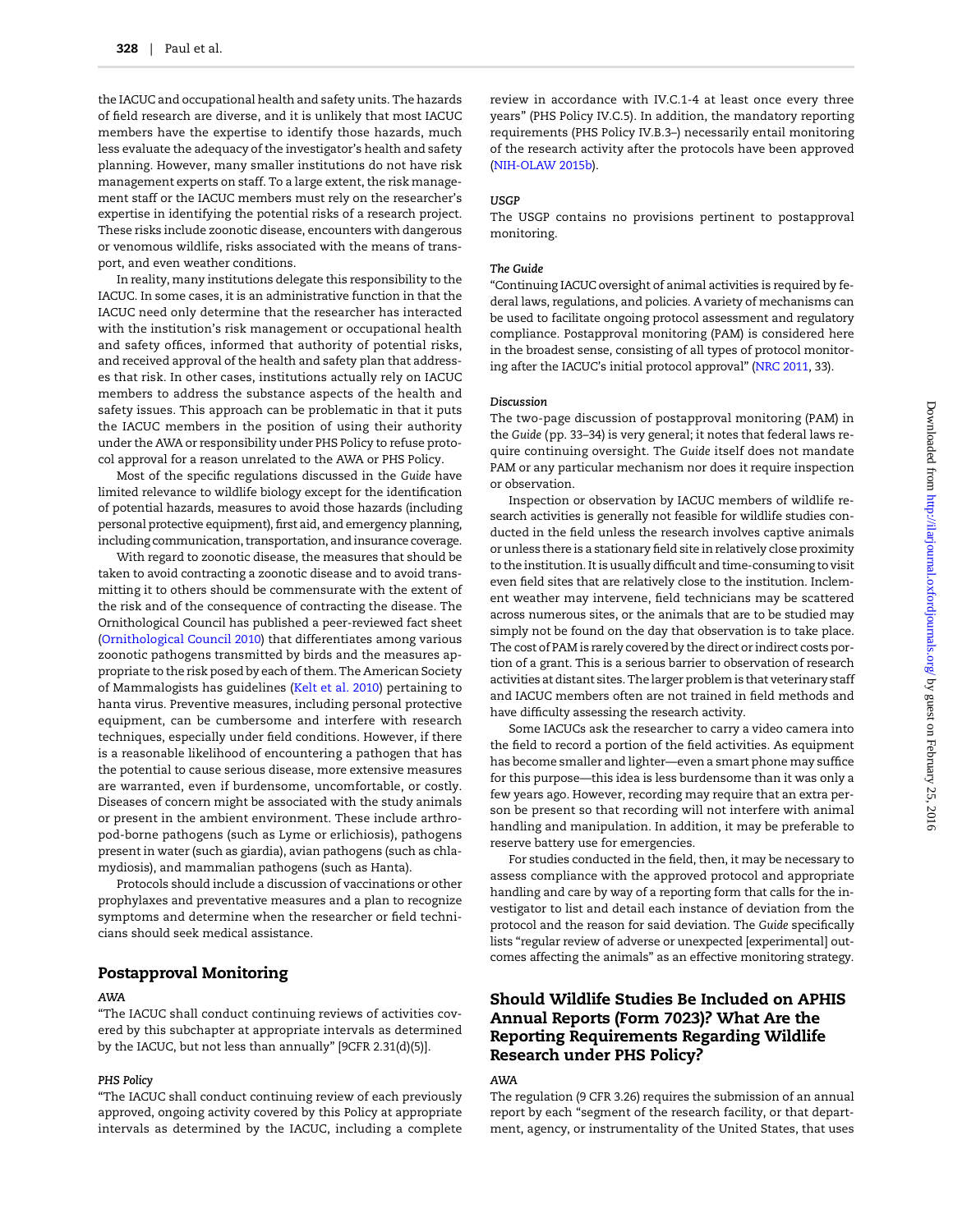or intends to use live animals in research, tests, experiments, or for teaching." The report must include (inter alia) a list of the numbers of animals upon which teaching, research, experiments, or tests were conducted involving:

- no pain, distress, or use of pain-relieving drugs;
- accompanying pain or distress to the animals and for which appropriate anesthetic, analgesic, or tranquilizing drugs were used;
- accompanying pain or distress to the animals and for which the use of appropriate anesthetic, analgesic, or tranquilizing drugs would have adversely affected the procedures, results, or interpretation of the teaching, research, experiments, surgery, or tests; and
- an explanation of the procedures producing pain or distress in these animals and the reasons such drugs were not used shall be attached to the annual report.

This report is submitted on APHIS Form 7023.

#### Discussion

In February 2015, APHIS Animal Care issued a revision of its Animal Welfare Inspection Guide ([USDA 2015b](#page-22-0)). The revision makes clear (at 7–47) that the Annual Report should not report any animals used for the following:

Field studies which meet the following criteria and are therefore exempt from the regulations and do not require a written, approved exemption. The study does not: [1.1, 2.31(d)(1)]

Harm the animals under study

Involve an invasive procedure

Materially alter the behavior of the animals under study Animals euthanized, killed, or trapped, and collected, such as for study or museum samples, from their natural habitat via humane euthanasia.

(See discussion in the next section and note that the terms used by Animal Care in the Inspection Guide, quoted here, are not aligned with the AVMA Euthanasia Guidelines or the taxon societies' suggested application of those terms in the context of wildlife research.)

The terms in the definition of field study are likewise undefined, leading to considerable uncertainty among IACUCs and varying interpretations. However, it is clear that if an IACUC classifies a particular protocol as a field study, then animals studied under that protocol are not to be included on the annual report.

The question then becomes which category is appropriate for animal capture and noninvasive field procedures. The Ornithological Council and the American Society of Mammalogists requested in June 2010 that the APHIS Animal Care program issue guidance addressing these questions. In making that request, these two societies submitted a position statement regarding the appropriate classification of animal capture and noninvasive field procedures:

USDA classifications as applied to animal capture and non-invasive field procedures

Mammal capture devices are designed either to hold the animal unharmed (live-traps) or to kill the animal outright upon capture. The Guidelines of the American Society of Mammalogists for the Use of Wild Mammals in Research discuss appropriate methods and trap types for capturing or collecting free-ranging mammals [\(Sikes](#page-22-0) [et al. 2011\)](#page-22-0).

Birds can be captured with a variety of devices, all designed to capture and hold a bird unharmed until released. Although scientific collecting of birds may sometimes entail capture of a live bird followed by euthanasia, the capture methods themselves are not intended to be lethal and in fact do not kill birds. The 2010 revision of the Guidelines to the Use of Wild Birds in Research discusses capture methods and the practices needed to assure that capture does not result in harm to birds ([Fair et al. 2010](#page-21-0)).

Barring mechanical malfunctions and with appropriate placement and trap checking frequency, animals captured in livetraps or nets are simply held without injury until removal. Appropriate training is essential for setting capture devices and for removing animals from those devices. Pain or distress, as described in the APHIS Animal Care Resource Guide, is unlikely to result from the simple capture of free-ranging mammals or birds using most live traps or capture techniques covered in the American Society Mammalogists or Ornithological Council Guidelines, so animal usage in these instances is consistent with USDA category C.

Most tissue sampling and marking techniques in the field also are consistent with USDA pain category C provided that procedures are not more invasive than peripheral blood sampling. Support for this classification is provided in the Guidelines for Preparing USDA Annual Reports and Assigning USDA Pain and Distress Categories. This document is distributed by the NIH Office of Animal Care and Use, which is the oversight office for intramural research. This guidance expressly states that Category C includes most blood and tissue collection procedures that involve no or only momentary or slight pain. Based on these same NIH Guidelines, USDA category C is also appropriate in instances where protocols requiring peripheral tissue sampling or tagging and release of free-ranging animals necessitate chemical immobilization to conduct the procedures provided that immobilization is performed only to facilitate the procedure and protect the animal and the researcher from injury rather than to alleviate pain or distress induced by the procedure.

Free-ranging mammals captured in live traps and subsequently euthanized as part of the research study or that are taken in properly functioning kill-traps meet the standards for either USDA category C or D; the distinction between these reporting categories depends upon how the animal dies. Animals taken in live traps that show no obvious signs of pain or distress and subsequently euthanized using accepted methods that avoid inducing pain or distress and those taken in properly functioning kill traps fit the definition for reporting under USDA category C. This conclusion is consistent with example #4 in the USDA APHIS Research Facility Inspection Guide (section 14.1.10) except that death is intentional rather than unexpected. The Research Facility Inspection Guide pertains to laboratory animals rather than freeranging wildlife, but euthanasia following a live capture that does not result in pain or distress is analogous to this example.

The Guidelines for Preparing USDA Annual Reports and Assigning USDA Pain and Distress Categories make clear that assignment of animals to a reporting category is done on a retrospective basis. Even though a trapping method might ordinarily comprise Category C, if a problem occurred in the field that resulted in pain or distress necessitating pain alleviation, then Category D is the appropriate reporting category for that particular animal. If livetrapping brings about pain or suffering that necessitates euthanasia, or if kill-trapping fails to bring about swift death and leaves a conscious animal in pain or distress, category D is again the appropriate reporting category. These situations are analogous to example #3\* APHIS Research Facility Inspection Guide depending upon trap type, trap specificity, and trapping technique.

Note that as of 2015 this is example #4 in the APHIS Research Facility Inspection Guide ([USDA 2015b](#page-22-0)).

#### PHS Policy

Generally, "The IACUC shall conduct continuing review of each previously approved, ongoing activity covered by this Policy at appropriate intervals as determined by the IACUC, including a complete review in accordance with IV.C.1-4. at least once every three years" (PHS Policy IV.C.5; [NIH-OLAW 2015a](#page-22-0)).

Specific reporting requirements (PHS Policy IV.F.3; [NIH-OLAW](#page-22-0) [2015a\)](#page-22-0) are: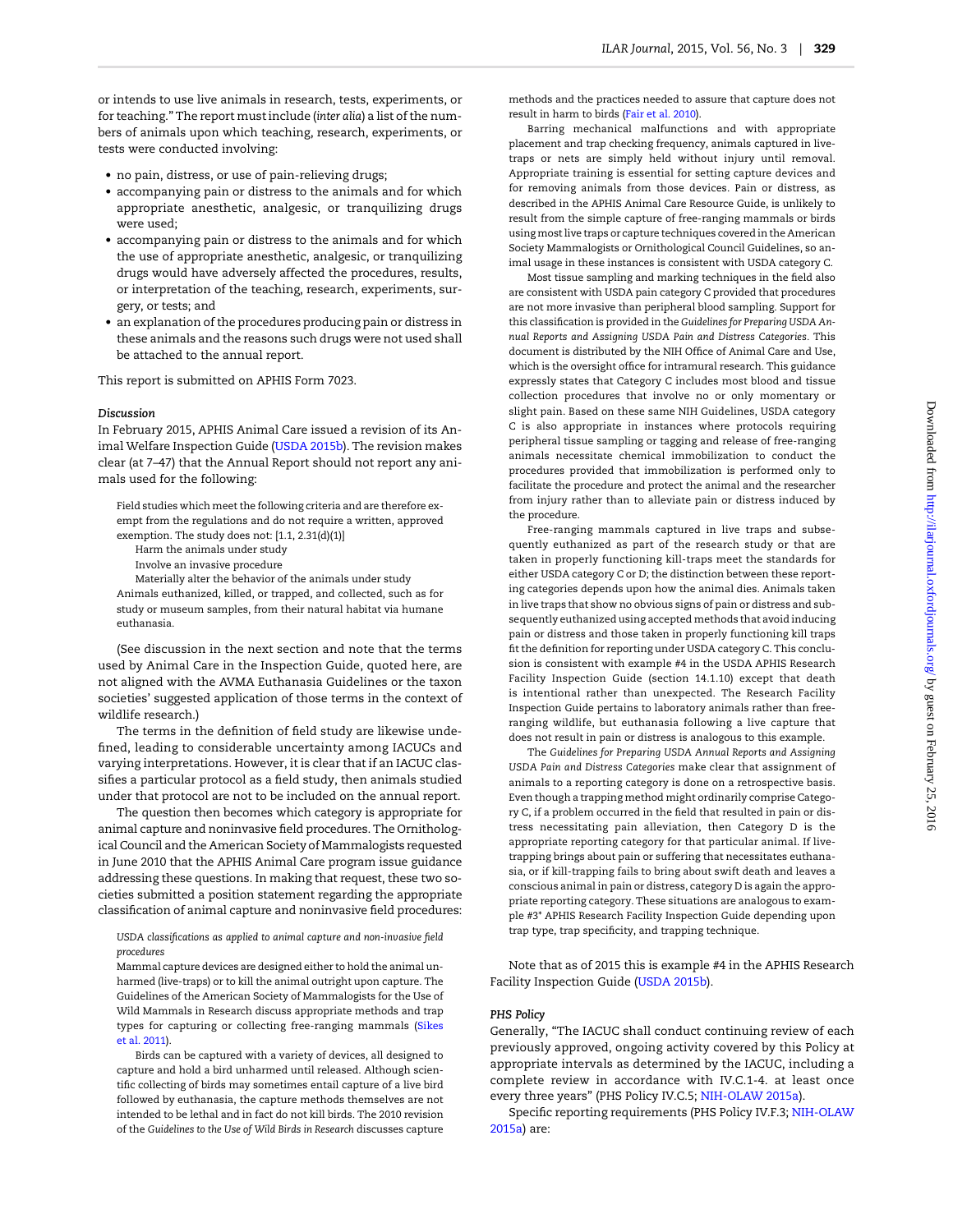- (a) any serious or continuing noncompliance with this Policy;
- (b) any serious deviation from the provisions of the Guide; or
- (c) any suspension of an activity by the IACUC.

PHS Policy applies to "[a]ny live, vertebrate animal used or intended for use in research, research training, experimentation, or biological testing or for related purposes." PHS Policy is silent as to field studies; it neither excludes nor includes field studies. However, the OLAW FAQ A.6 ([NIH-OLAW 2015a\)](#page-22-0) states:

If the activities are PHS-supported and involve vertebrate animals, the IACUC is responsible for oversight in accord with PHS Policy. IACUCs must know where field studies will be located, what procedures will be involved, and be sufficiently familiar with the nature of the habitat to assess the potential impact on the animal subjects. If the activity alters or influences the activities of the animal(s) that are being studied, the activity must be reviewed and approved by the IACUC (e.g., capture and release, banding). If the activity does not alter or influence the activity of the animal(s), IACUC review and approval is not required (observational, photographs, collection of feces).

## Discussion

Activities that do not alter or influence the activity of the animals are exempt from IACUC review and approval of the protocol. Even in the absence of a protocol, however, a deviation from the provisions of the Guide could occur, except for the fact that there are essentially no provisions in the Guide that pertain to wildlife research and those that are present cover only general principles. Investigators and IACUC members alike should be sensitive to any changes to the planned study methods or unanticipated impacts on the study animals that would eliminate a project from the field studies exemption. The IACUC is the authority as to whether the study qualifies for exemption as a field study, so the investigator should notify the IACUC of the changes and give them the opportunity to reassess the exemption decision. All wildlife research that is subject to IACUC review and approval is subject to the reporting requirements except as noted in the USDA Facilities Inspection Guide [\(USDA 2015b](#page-22-0)).

# Special Consideration: Euthanasia in Wildlife Research

#### AWA

"(xi) Methods of euthanasia used must be in accordance with the definition of the term set forth in 9 CFR part 1, § 1.1 of this subchapter, unless a deviation is justified for scientific reasons, in writing, by the investigator" [9 CFR 2.31(d)(xi)]. Section 1.1 states, "Euthanasia means the humane destruction of an animal accomplished by a method that produces rapid unconsciousness and subsequent death without evidence of pain or distress, or a method that utilizes anesthesia produced by an agent that causes painless loss of consciousness and subsequent death."

#### PHS Policy

"g. Methods of euthanasia used will be consistent with the recommendations of the American Veterinary Medical Association (AVMA) Panel on Euthanasia unless a deviation is justified for scientific reasons in writing by the investigator" (PHS Policy IV. C.g; [NIH-OLAW 2015b](#page-22-0)). OLAW FAQ A.6 ([NIH-OLAW 2015a\)](#page-22-0) pertaining to research conducted in the field states, "When capture, handling, confinement, transportation, anesthesia, euthanasia, or invasive procedures are involved, the IACUC must ensure that proposed studies are in accord with the Guide."

## **USGP**

The USGP contains no provisions specific to methods of euthanasia.

## The Guide

The Guide states, "Unless a deviation is justified for scientific or medical reasons, methods should [emphasis added] be consistent with the AVMA Guidelines on Euthanasia" (p. 132, 2007 or later editions).

#### AVMA Guidelines

The AVMA revised its euthanasia guidelines in 2013 ([AVMA 2013\)](#page-21-0). With regard to free-ranging wild animals, this edition

updates and expands on previous editions by recognizing an inherent lack of control over free-ranging wildlife, accepting that firearms may be the most appropriate approach to their euthanasia, and acknowledging that the quickest and most humane means of terminating the life of free-ranging wildlife in a given situation may not always meet the criteria established for euthanasia (i.e, distinguishes between euthanasia and methods that are more accurately characterized as humane killing ([AVMA 2013](#page-21-0), 81)).

#### Discussion

The 2013 AVMA Guidelines recognize that humanely terminating the lives of free-ranging wild animals presents challenges due to lack of direct control of the animals and potential danger and distress for both subject animals and humans when using techniques that bring personnel in close proximity to the animals. The AVMA also acknowledges that the diversity of situations that may be encountered makes it "difficult to strictly classify methods for termination of free-ranging wildlife as acceptable, acceptable with condition, or unacceptable" (pg 81). The guidelines go on to state, however, that "these acknowledgments are not intended to condone a lower standard for the termination of wildlife" pg 81). The revision distinguishes between euthanasia as a means of ending suffering and the use of humane techniques to end life, whether to end suffering or for other reasons. Although the guidelines do not say so explicitly, this second category is presumably the same thing as "humane killing." The document states further:

While recommendations are made, it is important for those utilizing these recommendations to understand that, in some instances, agents and methods of euthanasia identified as appropriate for a particular species may not be available or may become less than an ideal choice due to differences in circumstances. Conversely, when settings are atypical, methods normally not considered appropriate may become the method of choice. Under such conditions, the humaneness (or perceived lack thereof) of the method used to bring about the death of an animal may be distinguished from the intent or outcome associated with an act of killing. Following this reasoning, it may still be an act of euthanasia to kill an animal in a manner that is not perfectly humane or that would not be considered appropriate in other contexts [emphasis added]. For example, due to lack of control over freeranging wildlife and the stress associated with close human contact, use of a firearm may be the most appropriate means of euthanasia. Also, shooting a suffering animal that is in extremis, instead of catching and transporting it to a clinic to euthanatize it using a method normally considered to be appropriate (e.g., barbiturates), is consistent with one interpretation of a good death. The former method promotes the animal's overall interests by ending its misery quickly, even though the latter technique may be considered to be more acceptable under normal conditions [\(Yeates 2010\)](#page-22-0). Neither of these examples, however, absolves the individual from his/her responsibility to ensure that recommended methods and agents of euthanasia are preferentially used ([AVMA 2013,](#page-21-0) 7).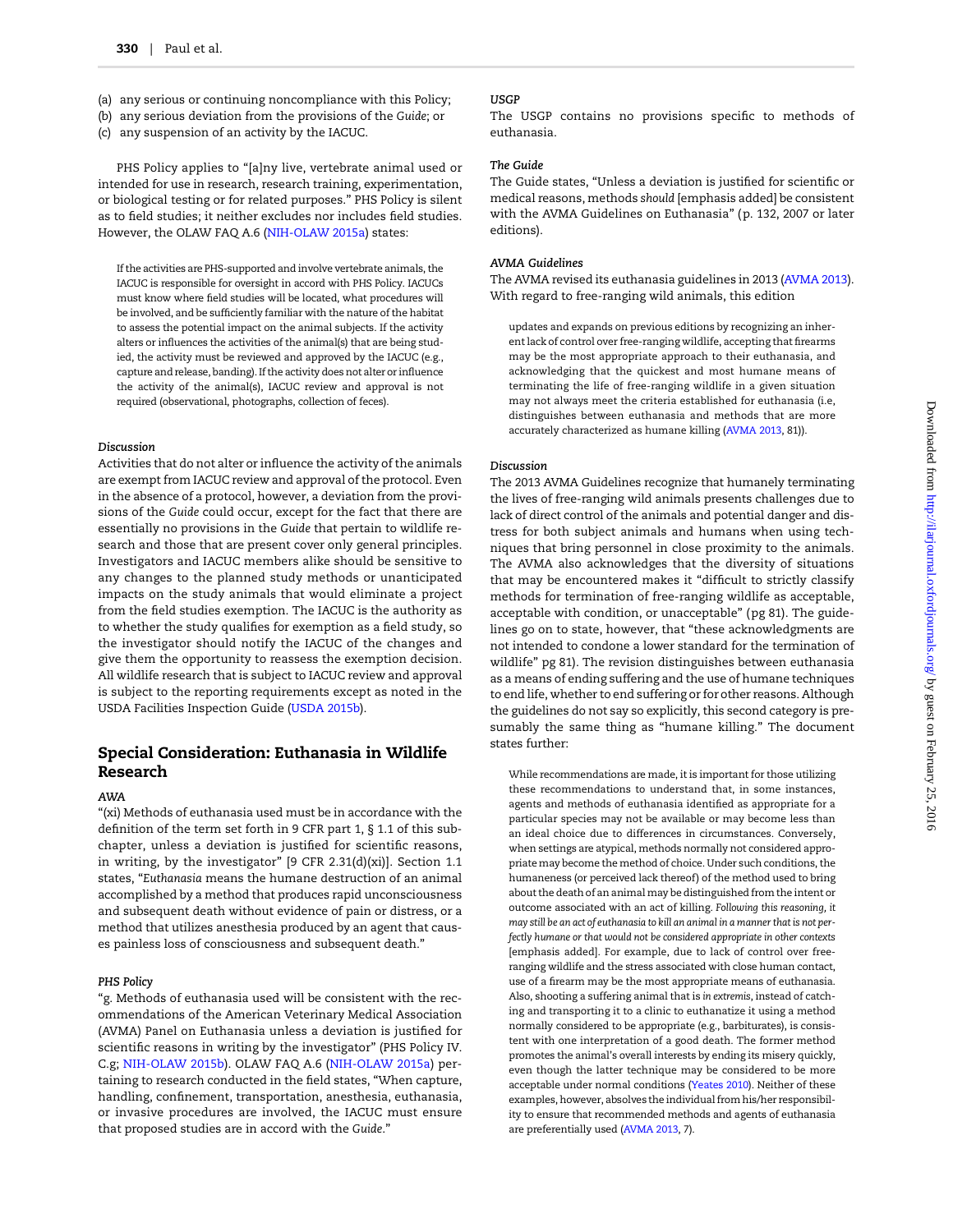Conditions in the field require careful planning to use methods considered by the AVMA to be acceptable or acceptable with conditions, if feasible at all. If a wildlife veterinarian with relevant experience (i.e., with similar species and similar conditions) is available, the consultation is advisable. Even with great planning, other methods for humane killing may be necessary, which would require review and approval by the IACUC. Only recently have veterinarians been able to legally transport and use Drug Enforcement Administration (DEA)–controlled substances away for their registered location. The Veterinary Mobility Act, signed into law in 2014, allows veterinarians (but not other DEA registrants) to legally transport and use controlled substances for the provision of veterinary care. This act will facilitate some field studies that have the luxury of having a veterinarian participate in the study. However, most studies do not include veterinarians. Even non-DEAcontrolled pharmaceuticals are often unavailable except through a veterinarian who may be reluctant to provide them to others because most states require a Veterinary-Client-Patient Relationship, which rarely exists in the case of wildlife research. Universities concerned about liability may prohibit the use of veterinary pharmaceuticals except by a veterinarian. Export outside of the United States may be restricted. A great deal of wildlife research takes place outside the United States, and the pharmaceuticals that are considered acceptable or acceptable with conditions by the AVMA might be illegal, unavailable, or available only to veterinarians who are residents in the country where the research will take place. Inhalants can be problematic because even portable delivery systems (such as vaporizers and face masks) can be cumbersome and impossible to transport to remote locations. In some cases, expeditions extend for weeks and involve foot travel in remote conditions. Some inhalants, such as isoflurane, can be administered on saturated cotton balls placed in closed jars, much as ether was once used. This is a simple system. However the operator must be trained and demonstrate proficiency in their use and how to assess unconsciousness and confirm death. Thoracic compression (or, as to birds, cardiac compression) or another physical method of euthanasia could/should be applied to an animal euthanized by an inhalant method to assure death; this combined method is considered acceptable by the AVMA. The jar should not be opened unless the animal is insentient.

Some wildlife research requires an intact carcass free of introduced substances. Intact carcasses are particularly important for taxonomic studies or any study that requires a voucher specimen. In these cases, physical methods such as decapitation or cervical dislocation—which can result in the inadvertent separation of the head from the body and distort standard body measurements are unsuitable. Because tissues are often used in genetic biochemical analyses, it is important to avoid introducing chemical substances. Because these studies often take place in remote areas, physical methods may be the only alternative, including gunshot with suitable ammunition and shot placement or thoracic compression (or, as to birds, cardiac compression). The 2013 AVMA Guidelines note that, although it has been extensively used in the field, thoracic compression was classified as an unacceptable means of euthanasia and data supporting its use were lacking concerning the degree of distress it induced and time to unconsciousness or death. The Ornithological Council and the American Society of Mammalogists expressed concern to the AVMA because it seemed likely that IACUCs concerned about departures from the Guide would refuse to approve protocols involving thoracic compression (cardiac compression when used on birds), even in circumstances where no other method was suitable. In response, the AVMA issued a Literature Review, which notes (consistent with PHS Policy) that " when scientifically justified, the IACUC has and

should employ the authority to approve killing techniques not listed as recognized forms of euthanasia. This might include approving thoracic compression where it represents the most humane option available or practicable, or approving the use of drugs with analgesic properties that may not be scheduled drugs" [\(AVMA 2011](#page-21-0)). This document goes on to state that "thoracic compression should not be prohibited where its use is necessary to minimize animal suffering or is scientifically justified (such as under the oversight of an Institutional Animal Care and Use Committee." The Ornithological Council has issued a fact sheet and position statement that are available upon request for those who would like more detailed information about thoracic compression (or, as to birds, cardiac compression) when assessing protocols that propose to use this method. It is important to note that when AAALAC International adopted the AVMA Guidelines for the Euthanasia of Animals, they did so with a single exception—the justified use of thoracic compression in studies of wild birds and mammals [\(AAALAC 2015\)](#page-21-0).

Wildlife research often provides serendipitous opportunities to capture animals that represent important specimens while investigators are conducting other research. This might entail finding an animal out of its known range or finding animals not thought to be present at a particular field site. In such instances, and provided their permits and protocols allow such, investigators should plan for the unexpected in the best manner possible and submit protocols that include a variety of methods of euthanasia or humane killing suitable to the species they might encounter and appropriate under the circumstances.

For IACUC purposes, the fact that the Guide states that "[u]nless a deviation is justified for scientific or medical reasons, methods should [emphasis added] be consistent with the AVMA Guidelines on Euthanasia" is significant. According to OLAW, this specifically described Guide exception is not a deviation from a "should" statement if justified for scientific reasons and approved by the IACUC and thus is not a departure from the Guide [\(NIH-OLAW 2013](#page-22-0)) and is not included either on the semiannual report to the Institutional Official or to OLAW.

For wildlife research conducted in captivity, the AVMA Guidelines generally pose no problem because a veterinarian can be present or can make available the pharmaceutical agents that are considered acceptable or conditional in the 2013 edition. For inhalant and noninhalant methods, the equipment and agents are usually available. The purpose of the research may require the use of a physical method, but generally, anesthesia will be available for use to ameliorate pain and reduce or eliminate fear.

Finally, protocols should address carcass disposal if any part of the carcass is to be left in the field. Secondary toxicity caused by injected anesthetics, euthanasia solutions, or lead ammunition used for lethal gunshot can occur if carcasses are improperly disposed of or left for scavenging.

# Special Consideration: Release of Wildlife Held in Captivity

## AWA

The AWA contains no provision pertaining to the release of wildlife studied in captivity.

## PHS Policy

PHS Policy contains no provision pertaining to the release of wildlife studied in captivity.

## USGP

The USGP contains no provision pertaining to the release of wildlife studied in captivity.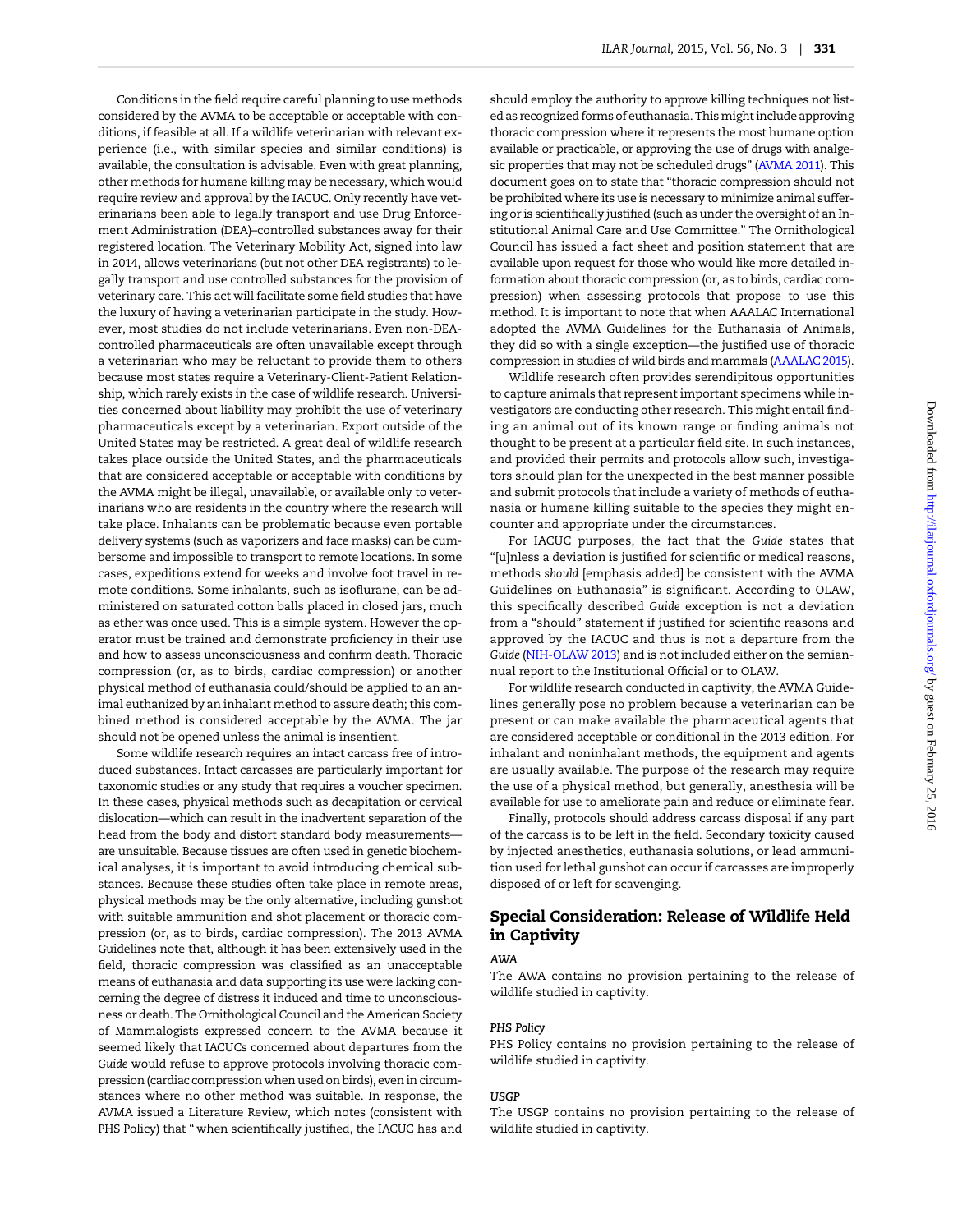## The Guide

"When species [sic] are removed from the wild, the protocol should include plans for either a return to their habitat or their final disposition, as appropriate" [\(NRC 2011](#page-22-0), 32). (Note that researchers do not remove species from the wild; researchers remove one or more individual animals.)

## Discussion

Generally, the release of animals back to the wild after they have been held in captivity for research is not advisable unless study design or conservation concerns warrant their repatriation. However, this is a species-specific consideration. It can be difficult for individuals of some species to regain the physical condition and normal behaviors needed for survival in the wild. In this regard, the duration of the captivity is also a factor. The shorter the duration, the less likely it is that the individuals will lose their physical conditioning or will develop behaviors that are maladaptive to survival in the wild. The type of housing will play a role. Birds that have been unable to fly for some period of time may lose mass in the flight muscles or become obese. Before planned release, researchers should observe the individuals closely to assess changes in physical condition and behavior.

It is likely that other individuals will have replaced those removed from the wild, so the resources at the release site may not be sufficient to support additional animals. The natural habitat at the release site may have been altered or eliminated. Release at another site not known to those individuals may make it difficult for the individuals to find resources, and they may be precluded from obtaining resources by conspecifics. This is particularly true of highly social species that defend resources against nongroup members. There may be more or different predators at a release site not known to the individuals. Release can result in the introduction of disease and may alter the genetic/ecological integrity of the population at the release site. Release might be prohibited by federal or state laws or by permit terms. If release is required by regulation or by research design, animals should undergo a quarantine period to minimize the potential for disease transmission to resident wildlife and to safeguard the released individuals from acquiring new diseases. When group reintroductions or translocations are anticipated, feasibility studies or a formal risk analysis in advance of the release might be advisable. Federal and state/provincial agencies should be contacted well in advance to obtain authorization (including permits) for the proposed release of nonindigenous animals into the wild.

We wish to reiterate that the release of animals held in captivity should be evaluated on a case-by-case basis depending on species and environment. Taxon guidelines and consultation with other researchers can provide valuable insights for IACUC deliberations.

Other options include maintaining animals in captivity, donating animals to zoos or other organizations, or euthanasia and donation of specimens to museums and teaching collections.

If animals can be maintained in captivity and are suitable for future studies, the retention of the animals can help to reduce the overall number of individuals needed. Although this principle typically refers to reduction of the number of individuals in a single study, the overall reduction in the number of animals across two or more studies is consistent with and fulfills the purpose of the reduction principle.

Assuming that they have proper permits and appropriate facilities, zoos or animal sanctuaries may be willing to accept some or all of the animals. "Rescue" operations that find homes for animals that are suitable as pets are another option, but it can be difficult to find a reputable organization. Ethical concerns arisewhen donating animals to facilities that will breed animals or give or sell surplus animals to others who will breed them or sell them for "canned hunting."

If an animal must be euthanized, plans should be made to donate the specimen to a museum or a teaching collection. If no museum or teaching collection will accept the specimen, the carcass should be disposed of in accordance with applicable regulations. Animals that have been treated with drugs or that tested positive for transmissible disease should not be disposed of in the wild; incineration is the best option.

# Does the AWA Apply to Federal Agencies?

#### AWA

Under 7 USC 2143(c), Standards and certification process for humane handling, care, treatment, the answer is clearly yes:

In the case of Federal research facilities, a Federal Committee shall be established and shall have the same composition and responsibilities provided in subsection (b) of this section, except that the Federal Committee shall report deficiencies or deviations to the head of the Federal agency conducting the research rather than to the Animal and Plant Health Inspection Service. The head of the Federal agency conducting the research shall

be responsible for—

- (1) all corrective action to be taken at the facility; and
- (2) the granting of all exceptions to inspection protocol.

Under the definition section [7 USC 2132(o)], "[t]he term "Federal research facility" means each department, agency, or instrumentality of the United States which uses live animals for research or experimentation." The terms "research" and "experimentation" are not defined.

#### PHS Policy

Under the Health Research Extension Act of 1985 [42 USC 289(d)] which amended the Public Health Service Act the law applies only to research funded by the Public Health Service. Therefore, PHS Policy does not apply unless the research has been funded by the PHS.

# USGP

"Whenever US Government agencies develop requirements for testing, research, or training procedures involving the use of vertebrate animals, the following principles shall be considered; and whenever these agencies actually perform or sponsor such procedures, the responsible Institutional Official shall ensure that these principles are adhered to" [\(IRAC 1985](#page-22-0)).

## Discussion

There is no doubt that the AWA applies to federal agencies, and the requirements are the same as for nonfederal institutions, with the exception of the reporting requirement, which directs agencies to report deficiencies and deviations to the head of the agency rather than to APHIS.

Some agencies also issue research permits, and in some instances, those permits are subject to review by the agency IACUC in addition to the review by the PI's institution's IACUC.

The National Park Service (NPS) IACUC reviews projects undertaken by NPS staff. Permits for the use of vertebrate animals in NPS units for research, teaching, or exhibition (where those projects do not fall under the field study exemption), the permit applicant must have IACUC approval before issuance of a permit from the hosting NPS unit. In addition, the applicant must either submit the protocol to the NPS IACUC for approval or for NPS IACUC concurrence with the approval of the primary IACUC.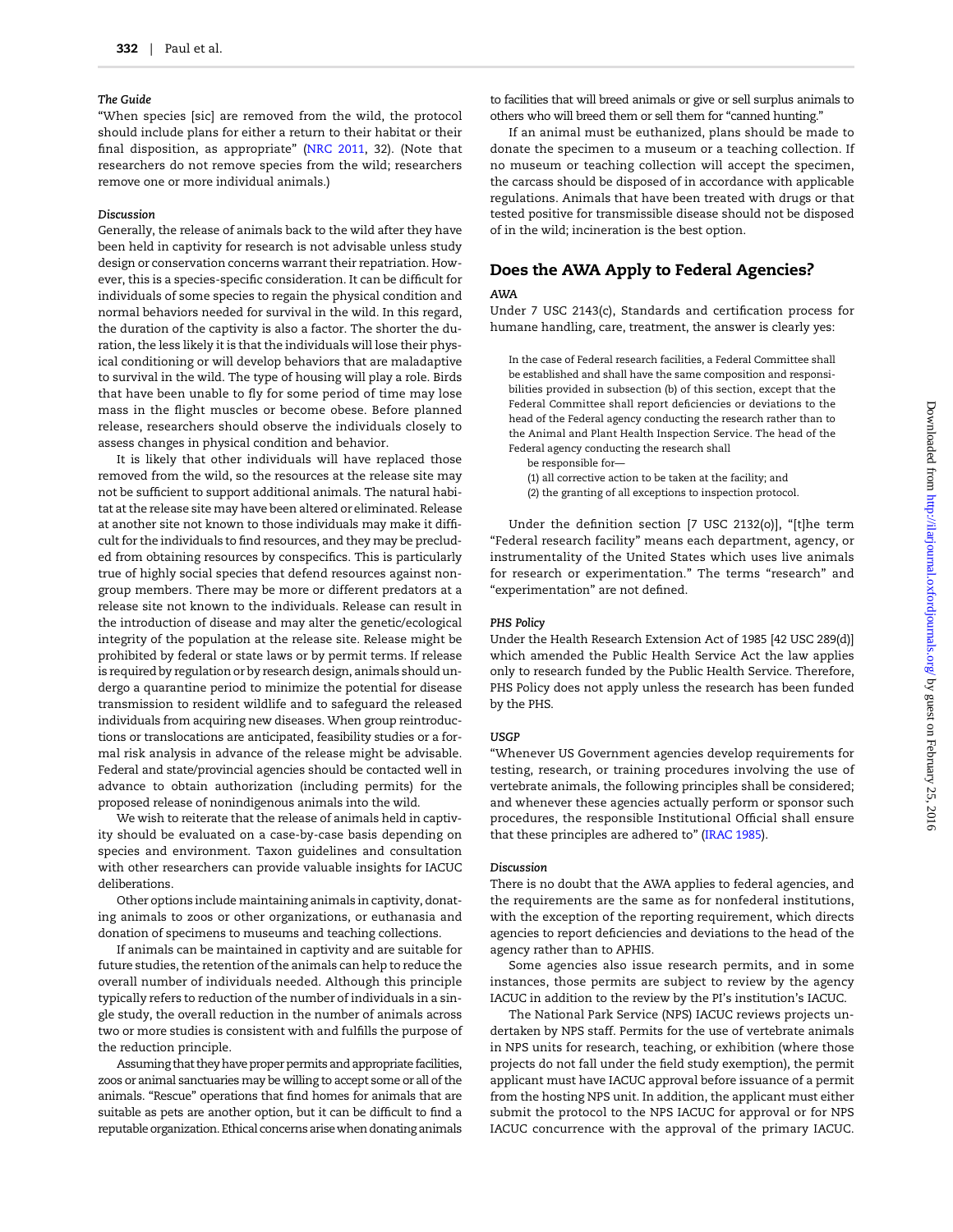<span id="page-21-0"></span>The NPS unit will refrain from issuing the permit until the applicant submits an IACUC approval either from the NPS IACUC or another IACUC together with a statement of concurrence from the NPS IACUC stating that the NPS IACUC agrees with the primary IACUC's decision.

Under Policy Directives 04-112 and Procedural Directive 04-012-01 [\(NOAA 2015](#page-22-0)), the National Oceanic and Atmospheric Association's National Marine Fisheries Service (NMFS) created three regional IACUCs; each covers two of the NMFS Science Centers: Northeast/Southeast Science Centers, Southwest/Pacific Islands Science Centers, and Northwest/Alaska Science Centers. Any work conducted under a permit held by NMFS or conducted by a NMFS PI or a non-NMFS PI must be reviewed by one of these IACUCs. If the permit is held by a non-NMFS investigator, an IACUC approval from the PI's institution is required.

The USDA National Wildlife Research Center (NWRC) is the federal institution devoted to resolving problems caused by the interaction of wild animals and society. The center applies scientific expertise to the development of practical methods to resolve these problems and to maintain the quality of the environments shared with wildlife. Every research project conducted by NWRC researchers must be submitted to the agency's IACUC for review and approval. The NWRC does not issue permits.

Each US Geological Survey (USGS) Biological Resource Discipline Science Center has an IACUC. The USGS does not issue permits other than those issued by the USGS Bird Banding Laboratory, which does not require IACUC approval. Many, if not most, banding permittees are not subject to the AWA or PHS Policy in that they are not receiving federal funding and are not purchasing or transporting live animals in commerce. The general regulatory provision pertaining to all wildlife permits issued by USFWS agencies requires that "[a]ny live wildlife possessed under a permit must be maintained under humane and healthful conditions" (50 CFR 13.41).

Some agencies are grappling with the applicability of the AWA to activities characterized as management rather than research. Many of these activities, however, can be described as applied research if the purpose of the activity is to inform management decisions. As noted above, neither the AWA nor the USGP defines the terms "research" or "experimentation." In some cases the distinction seems clear. Some federal agencies, such as USDA Wildlife Services, have both research functions (the NWRC) and operational functions that involve the deliberate reduction in the number of animals to reduce predation on livestock, control or eliminate invasive species, control the spread of wildlife disease, or otherwise reduce conflict between humans and other animals. The operational functions might entail poisoning of flocks of crows or starlings or the killing of predators or other nuisance animals. It would be difficult to characterize these operations as research. By contrast, the US Fish and Wildlife Service engages in many activities that are intended to assess the conditions of wildlife populations or assess the outcome of particular management actions. The latter activity has come to be known as adaptive resource management. In that it entails the deliberate manipulation of wildlife or their habitats, includes a planned assessment phase, and entails the testing of competing hypotheses or determining the likelihood of a particular outcome, adaptive resource management could be described as experimentation to achieve a specific desired management outcome. The fieldwork methods used do not differ from those of basic research; common methods involve capture and marking, population estimates made on foot (American Woodcock Singing-Ground Survey), aircraft overflight (seaduck, ungulate surveys), habitat manipulation (Kirtland's warbler), and elimination of competitive

species including both native competitors (brown-headed cowbirds to protect Kirtland's warbler) and non-native species (feral pigs to protect native Hawai'ian birds).

The Forest Service (FS) conducts both research and management. Its Wildlife Program manages wildlife (e.g., moving wild sheep to prevent disease transmission from domestic sheep; burning to maintain habitat for grassland species; removal of feral horses and burros on National Forest System lands) as well as a wildlife research program. The FS Research and Development program conducts research independently and collaboratively with university partners. As of late 2015, the FS has initiated an IACUC process to review the work conducted by the Research and Development program. Much like the NPS, the FS IACUC will not necessarily require submission of protocols for collaborative work if the protocol has been approved by the IACUC for the research partner, but the FS IACUC will review the primary IACUC's decision and will allow the research to proceed if it concurs with that decision. In addition, the FS IACUC will serve in an advisory capacity for the FS Wildlife Program's management programs.

# Acknowledgments

The authors are grateful to the several individuals who critiqued the text and offered helpful comments. We are also grateful to federal agency staff, whose careful and thoughtful review helped us to achieve greater understanding of complex and highly nuanced federal policy. Finally, we thank the biologists whose clear, strong commitment to the ethical care and treatment of the animals they study motivates us to provide them and their IACUCs with biologically appropriate tools to accomplish the most humane research possible.

# References

- [AAALAC] AAALAC International. 2015. Reference resources: Wild animals. Available online [\(http://www.aaalac.org/](http://www.aaalac.org/accreditation/resources_list.cfm) [accreditation/resources\\_list.cfm\)](http://www.aaalac.org/accreditation/resources_list.cfm), accessed on December 17, 2015.
- [AVMA] American Veterinary Medical Association. 2011. Welfare implications of thoracic compression: Literature review. Available online [\(https://www.avma.org/KB/Resources/](https://www.avma.org/KB/Resources/LiteratureReviews/Pages/Welfare-Implications-of-Thoracic-Compression.aspx) [LiteratureReviews/Pages/Welfare-Implications-of-Thoracic-](https://www.avma.org/KB/Resources/LiteratureReviews/Pages/Welfare-Implications-of-Thoracic-Compression.aspx)[Compression.aspx\)](https://www.avma.org/KB/Resources/LiteratureReviews/Pages/Welfare-Implications-of-Thoracic-Compression.aspx), accessed on December 17, 2015.
- AVMA. 2013. Guidelines for the euthanasia of animals: 2013 Edition. Available online ([https://www.avma.org/KB/Policies/](https://www.avma.org/KB/Policies/Documents/euthanasia.pdf) [Documents/euthanasia.pdf](https://www.avma.org/KB/Policies/Documents/euthanasia.pdf)), accessed on December 17, 2015.
- Beaupre SJ, Jacobson ER, Lillywhite HB, Zamudio K. 2004. Guidelines for the use of live amphibians and reptiles in field and laboratory research. American Society of Ichthyologists and Herpetologists. Available online [\(http://www.asih.org/sites/](http://www.asih.org/sites/default/files/documents/resources/guidelinesherpsresearch2004.pdf) default/fi[les/documents/resources/guidelinesherpsresearch](http://www.asih.org/sites/default/files/documents/resources/guidelinesherpsresearch2004.pdf) [2004.pdf](http://www.asih.org/sites/default/files/documents/resources/guidelinesherpsresearch2004.pdf)), accessed on December 17, 2015.
- [CITI] Collaborative Institutional Training Initiative. 2015. Available online (<https://www.citiprogram.org/>), accessed on December 17, 2015.
- Fair J, Paul E, Jones J, eds. 2010. Guidelines to the Use of Wild Birds in Research, 3rd ed. Washington DC: Ornithological Council. Available online ([http://www.nmnh.si.edu/BIRDNET/guide/](http://www.nmnh.si.edu/BIRDNET/guide/index.html) [index.html](http://www.nmnh.si.edu/BIRDNET/guide/index.html)) accessed on December 17, 2015.
- Guidelines for preparing USDA annual reports and assigning USDA pain & distress categories. Available online ([http://](http://oacu.od.nih.gov/ARAC/documents/USDA_Reports.pdf) [oacu.od.nih.gov/ARAC/documents/USDA\\_Reports.pdf](http://oacu.od.nih.gov/ARAC/documents/USDA_Reports.pdf)), accessed on December 17, 2015.